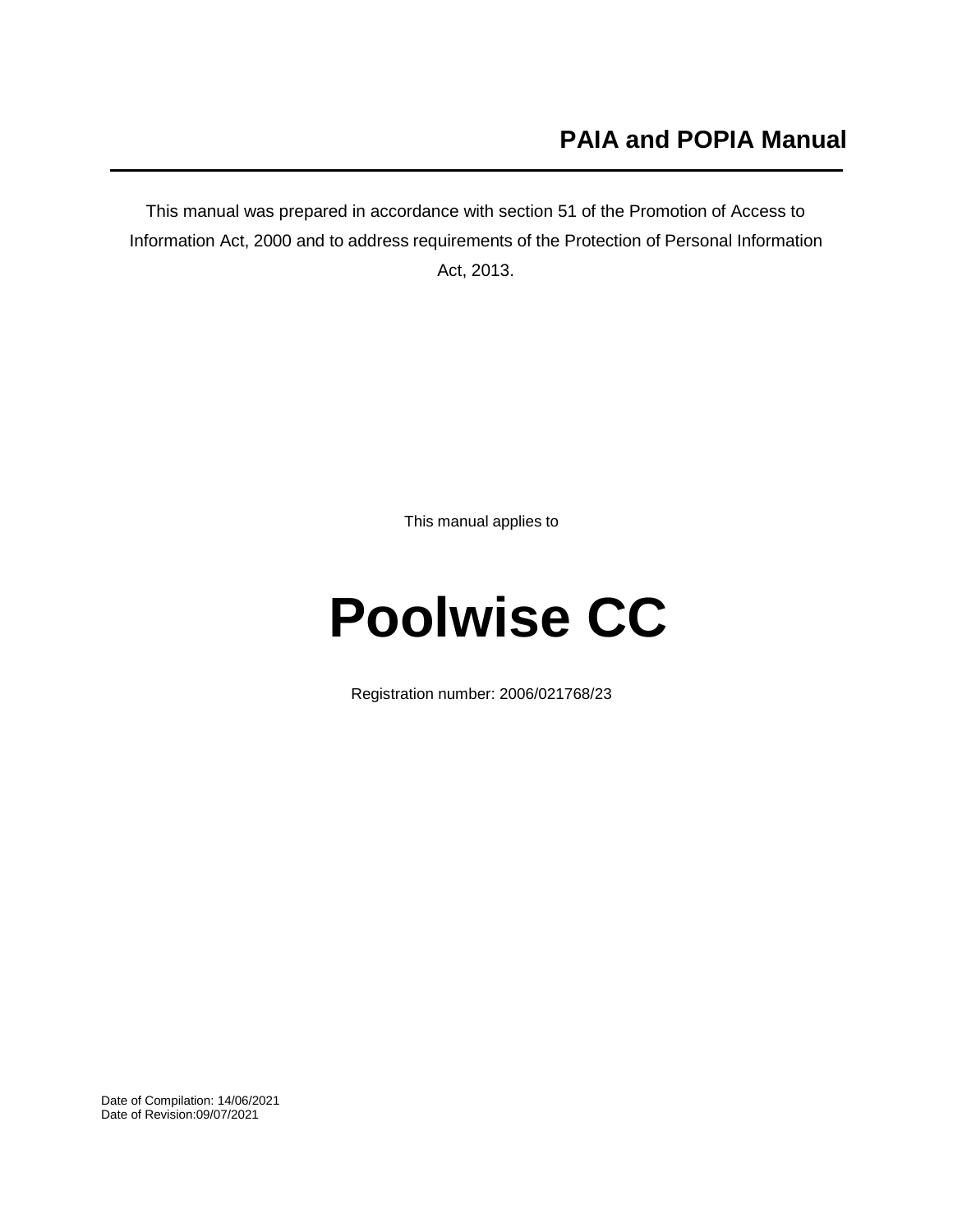#### **Contents**

| $\mathbf 1$ .  |                                                                                                          |  |
|----------------|----------------------------------------------------------------------------------------------------------|--|
| 2.             |                                                                                                          |  |
| 3.             |                                                                                                          |  |
| 4.             |                                                                                                          |  |
| 5.             |                                                                                                          |  |
| 6.             |                                                                                                          |  |
| 7 <sub>1</sub> |                                                                                                          |  |
| 8.             | Subjects and Categories of Records Available only on Request to Access in Terms of the Act               |  |
|                |                                                                                                          |  |
| 9.             |                                                                                                          |  |
| 10.            | Description of the Records of the Body Which are Available in Accordance with any other                  |  |
|                |                                                                                                          |  |
| 11.            | Detail to Facilitate a Request for Access to a Record of Poolwise CC (Section 51(1) (e)) 10              |  |
| 12.            |                                                                                                          |  |
| 13.            |                                                                                                          |  |
| 14.            |                                                                                                          |  |
| 15.            |                                                                                                          |  |
| 16.            |                                                                                                          |  |
| 17.            |                                                                                                          |  |
| 18.            |                                                                                                          |  |
| 19.            |                                                                                                          |  |
|                |                                                                                                          |  |
|                | Appendix 2: Part 1 - Processing of Personal Information in Accordance with POPI26                        |  |
|                | Appendix 2: Part 2 - Categories of Data Subjects and Categories of Personal Information relating thereto |  |
|                |                                                                                                          |  |
|                |                                                                                                          |  |
|                |                                                                                                          |  |
|                |                                                                                                          |  |
|                | Appendix 3: Objection to the Processing of Personal Information in terms of Section 11(3) of the         |  |
|                |                                                                                                          |  |
|                | Appendix 4: Request for Correction or Deletion of Personal Information or Destroying or Deletion of      |  |
|                | Record of Personal Information in terms of Section 24(1) of the Protection of Personal                   |  |
|                |                                                                                                          |  |
|                |                                                                                                          |  |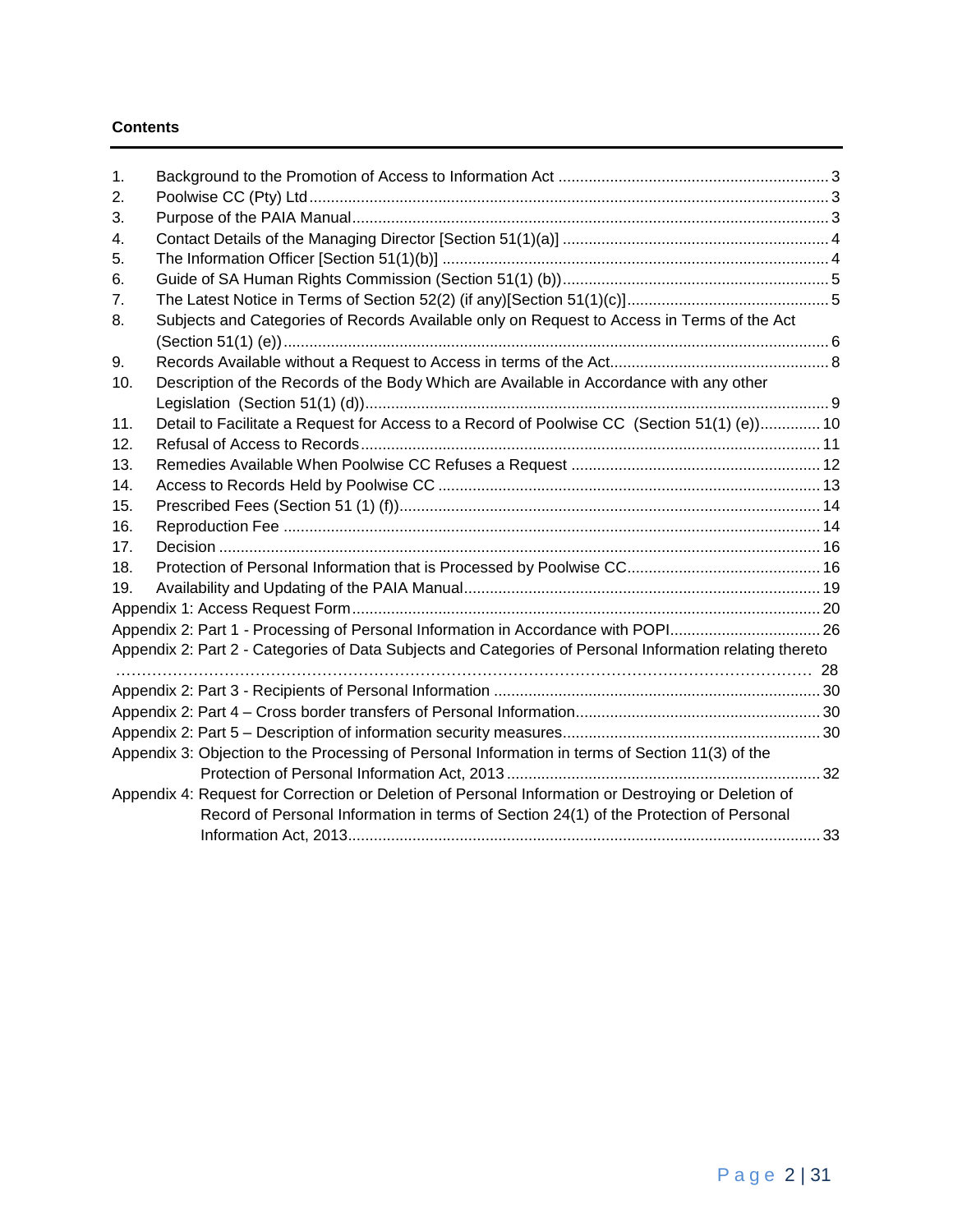#### <span id="page-2-0"></span>**1. Background to the Promotion of Access to Information Act**

- 1.1. The Promotion of Access to Information Act, No. 2 of 2000 (the "Act) was enacted on 3 February 2000, giving effect to the constitutional right in terms of section 32 of the Bill of Rights contained in the Constitution of the Republic of South Africa 108 of 1996 (the "Constitution") of access to any information held by the state and any information that is held by another person and that is required for the exercise or protection of any rights.
- 1.2. In terms of section 51 of the Act, all Private Bodies are required to compile an Information Manual ("PAIA Manual").
- 1.3. Where a request is made in terms of the Act, the body to whom the request is made is obliged to release the information, subject to applicable legislative and / or regulatory requirements, except where the Act expressly provides that the information may be adopted when requesting information from a public or private body.

#### <span id="page-2-1"></span>**2. Poolwise CC**

- 2.1. Poolwise CC builds and maintains pools as well as retails pool accessories
- 2.2. This PAIA Manual of Poolwise CC is available at its premises: Shop 8, The Circle Centre, Douglas Crowe Drive, Ballito

#### <span id="page-2-2"></span>**3. Purpose of the PAIA Manual**

- 3.1. The purpose of PAIA is to promote the right of access to information, to foster a culture of transparency and accountability within Poolwise CC by giving the right to information that is required for the exercise or protection of any right and to actively promote a society in which the people of South Africa have effective access to information to enable them to exercise and protect their rights.
- 3.2. In order to promote effective governance of private bodies, it is necessary to ensure that everyone is empowered and educated to understand their rights in relation to public and private bodies.
- 3.3. Section 9 of the Act recognizes that the right to access information cannot be unlimited and should be subject to justifiable limitations, including, but not limited to:
	- 3.3.1. Limitations aimed at the reasonable protection of privacy;
	- 3.3.2. Commercial confidentiality; and
- 3.3.3. Effective, efficient and good governance; and in a manner which balances that right with any other rights, including such rights contained inthe Bill of Rights in the Constitution.
- 3.4. This PAIA Manual complies with the requirements of guide mentioned in section 10 of the Act and recognizes that, upon commencement of the Protection of Personal Information Act 4 of 2013, that the appointed Information Regulator will be responsible to regulate compliance with the Act and its regulations by private and public bodies.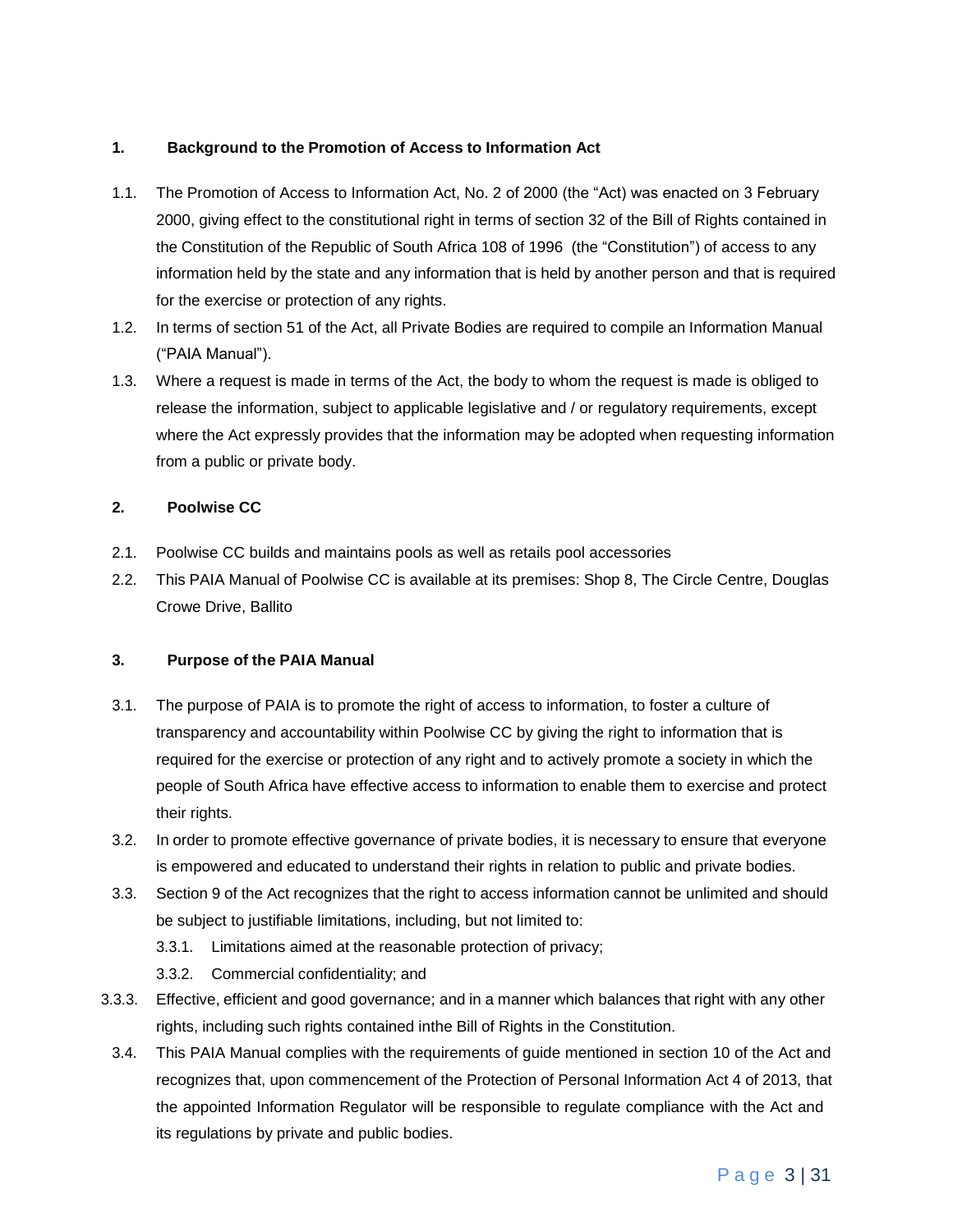#### <span id="page-3-0"></span>**4. Contact Details of the Managing Director [Section 51(1)(a)]**

| <b>Managing Director:</b>  | Clive Lawton Kitch                                      |
|----------------------------|---------------------------------------------------------|
| <b>Registered Address:</b> | Shop 8, The Circle Centre, Douglas Crowe Drive, Ballito |
| <b>Postal Address:</b>     | P.O. Box 6527, Zimbali, 4418                            |
| <b>Telephone Number:</b>   | +27 32 94602663                                         |
| <b>Website:</b>            | https://www.poolwise.co.za                              |

#### <span id="page-3-1"></span>**5. The Information Officer [Section 51(1)(b)]**

- 5.1. The Act prescribes the appointment of an Information Officer for public bodies where such Information Officer is responsible to, inter alia, assess request for access to information. The head of a private body fulfils such a function in terms of section 51. Poolwise CC has opted to appointan Information Officer to assess such a request for access to information as well as to oversee its required functions in terms of the Act.
- 5.2. The Information Officer appointed in terms of the Act also refers to the Information Officer as referred to in the Protection of Personal Information Act 4 of 2013. The Information Officer oversees the functions and responsibilities as required for in terms of both this Act as well as the duties and responsibilities in terms of section 55 of the Protection of Personal Information Act 4 of 2013 after registering with the Information Regulator.
- 5.3. The Information Officer may appoint, where it is deemed necessary, Deputy Information Officers, as allowed in terms of section 17 of the Act as well as section 56 of the Protection of Personal Information Act 4 of 2013. This is in order to render Poolwise CC as accessible as reasonable possible for requesters of its records and to ensure fulfilment of its obligations and responsibilities as prescribed in terms of section 55 of the Protection of Personal Information Act 4 of 2013. All request for information in terms of this Act must be addressed to the Information Officer.

| <b>Information Officer:</b> | Quenten Mark Zank                                       |
|-----------------------------|---------------------------------------------------------|
| <b>Physical Address:</b>    | Shop 8, The Circle Centre, Douglas Crowe Drive, Ballito |
| <b>Telephone Number:</b>    | +27 32 946 2663                                         |
| Email:                      | mark@poolwise.co.za                                     |

#### **Contact Details of the Information Officer**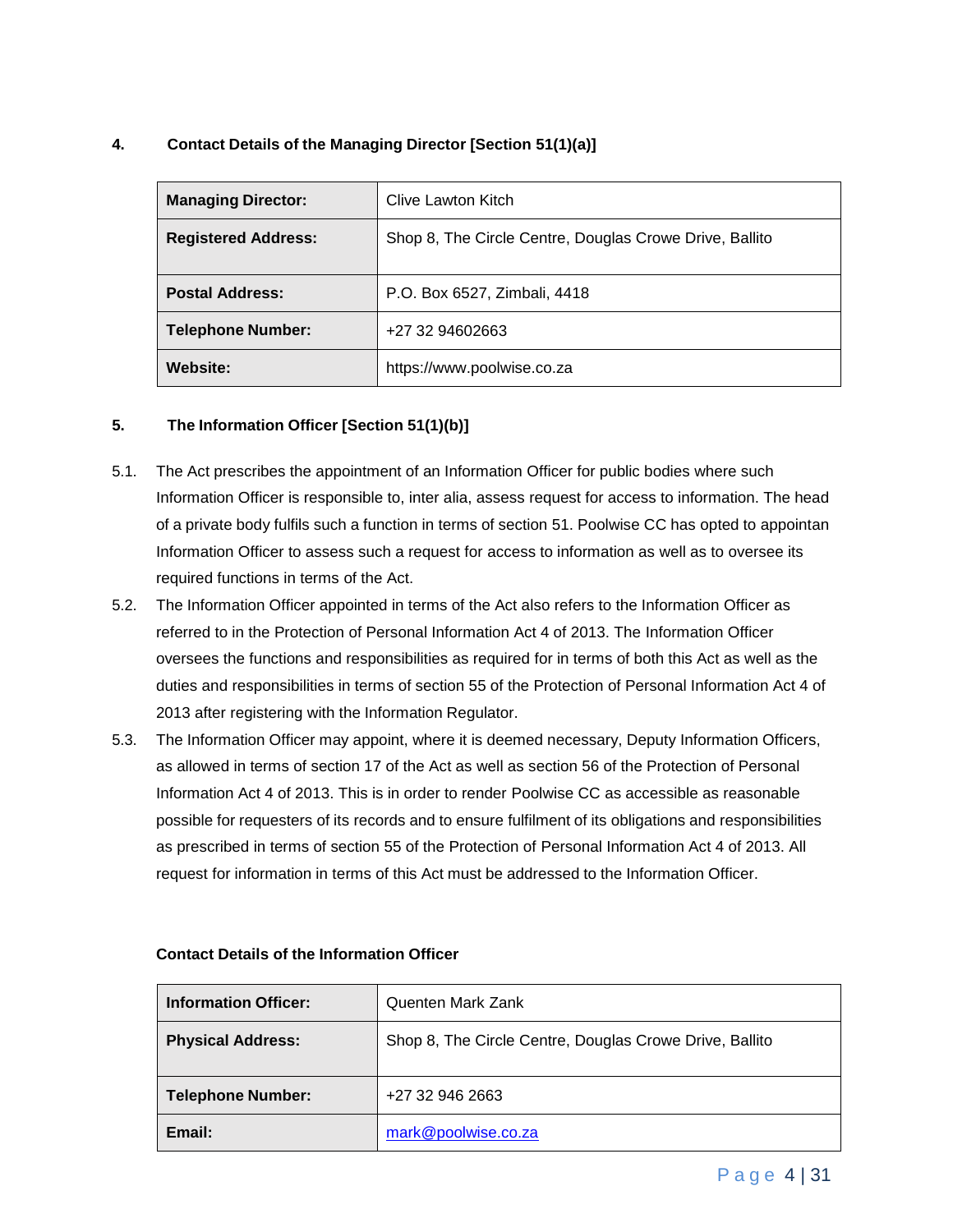#### <span id="page-4-0"></span>**6. Guide of SA Human Rights Commission (Section 51(1) (b))**

- 6.1. The ACT grants a requester access to records of a private body, if the record is required for the exercise or protection of any rights. If a public body lodges a request, the public body must be acting in the public interest.
- 6.2. Requests in terms of the ACT shall be made in accordance with the prescribed procedures, at the rates provided. The forms and tariff are dealt with in paragraphs 6 and 7 of the Act.
- 6.3. Requesters are referred to the Guide in terms of Section 10 which has been compiled by the South African Human Rights Commission, which will contain information for the purposes of exercising Constitutional Rights. The Guide is available from the SAHRC.
- 6.4. The contact details of the Commission are:

| <b>Contact body:</b>     | The South African Human Rights Commission |  |  |  |  |  |  |  |  |  |
|--------------------------|-------------------------------------------|--|--|--|--|--|--|--|--|--|
| <b>Physical Address:</b> | <b>PAIA Unit</b>                          |  |  |  |  |  |  |  |  |  |
|                          | 29 Princess of Wales Terrace              |  |  |  |  |  |  |  |  |  |
|                          | <b>Cnr York and Andrew Streets</b>        |  |  |  |  |  |  |  |  |  |
|                          | Parktown                                  |  |  |  |  |  |  |  |  |  |
| <b>Postal Address:</b>   | Private Bag 2700, Houghton 2041           |  |  |  |  |  |  |  |  |  |
| <b>Telephone Number:</b> | +27 11 877 3600                           |  |  |  |  |  |  |  |  |  |
| E-Mail:                  | PAIA@sahrc.org.za                         |  |  |  |  |  |  |  |  |  |
| <b>Web Site:</b>         | www.sahrc.org.za                          |  |  |  |  |  |  |  |  |  |

#### <span id="page-4-1"></span>**7. The Latest Notice in Terms of Section 52(2) (if any) [Section 51(1)(c)]**

No notice has been published on the categories of records that are automatically available without a person having to request access in terms of Section 52(2) of PAIA.

## <span id="page-4-2"></span>**8. Subjects and Categories of Records Available only on Request to Access in Terms of the Act (Section 51(1) (e))**

#### **8.1. Records held by Poolwise CC**

For the purposes of this clause 8.1, "Personnel" refers to any person who works for, or provides services to, or on behalf of Poolwise CC and receives or is entitled to receive remuneration and any other person who assist in carrying out or conducting the business of Poolwise CC. This includes, without limitation, directors (executive and non-executive), all permanent, temporary and part-time staff, as well as contract workers.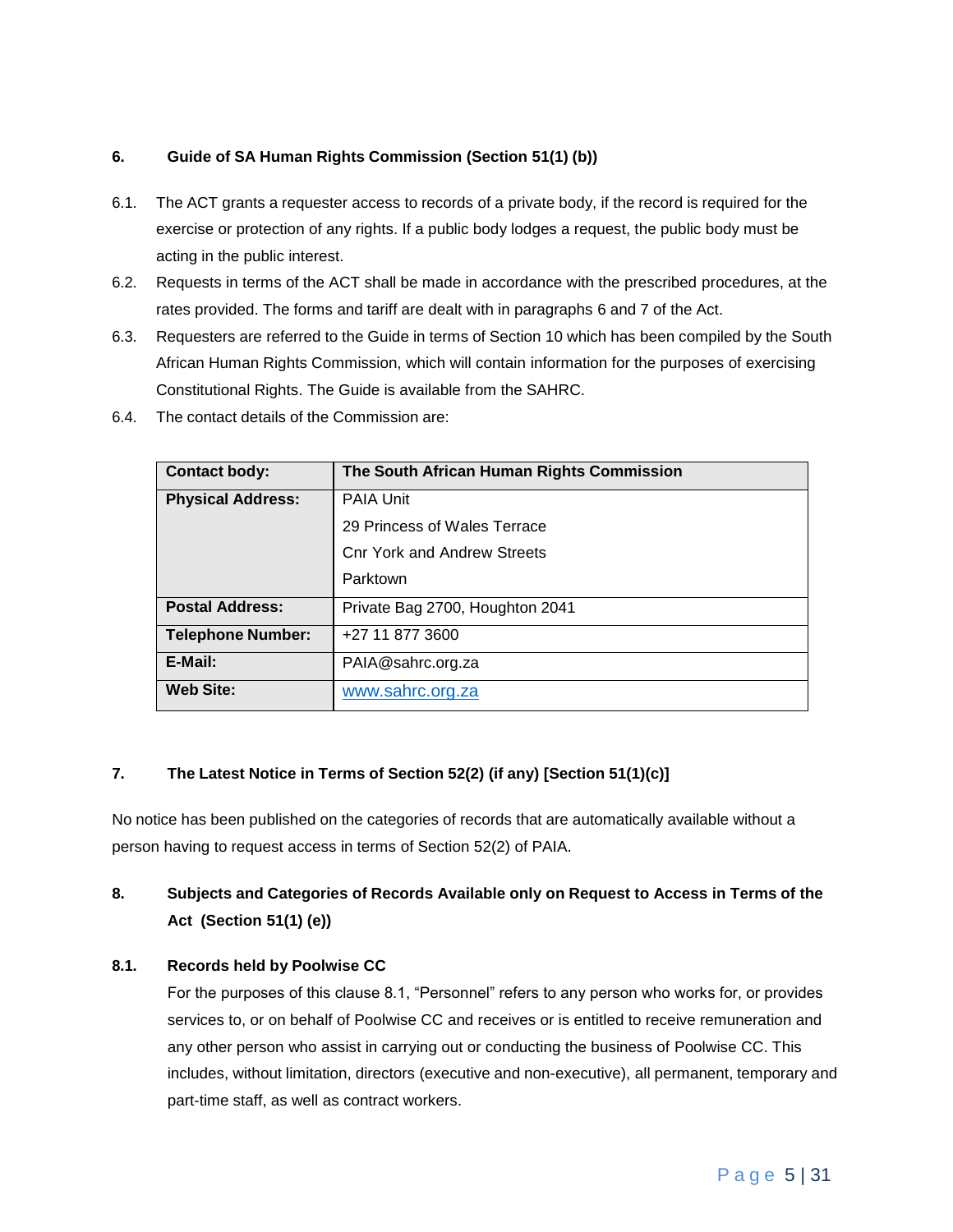This clause serves as a reference to the categories of information that Poolwise CC holds. The information is classified and grouped according to records relating to the following subjects and categories:

| Subject                      | Category                                                                         |  |  |  |  |  |  |  |
|------------------------------|----------------------------------------------------------------------------------|--|--|--|--|--|--|--|
| <b>Companies Act Records</b> | All trust deeds;                                                                 |  |  |  |  |  |  |  |
|                              | Documents of Incorporation;                                                      |  |  |  |  |  |  |  |
|                              | Index of names of Directors;                                                     |  |  |  |  |  |  |  |
|                              | Memorandum of Incorporation;                                                     |  |  |  |  |  |  |  |
|                              | Minutes of meetings of the Board of Directors;                                   |  |  |  |  |  |  |  |
|                              | Minutes of meetings of Shareholders;                                             |  |  |  |  |  |  |  |
|                              | Proxy forms;                                                                     |  |  |  |  |  |  |  |
|                              | Register of debenture-holders;                                                   |  |  |  |  |  |  |  |
|                              | Register of directors' shareholdings;                                            |  |  |  |  |  |  |  |
|                              | Share certificates;                                                              |  |  |  |  |  |  |  |
|                              | Share Register and other statutory registers and/or records and/or<br>documents; |  |  |  |  |  |  |  |
|                              | Special resolutions/Resolutions passed at General and Class<br>meetings;         |  |  |  |  |  |  |  |
|                              | Records relating to the appointment of:                                          |  |  |  |  |  |  |  |
|                              | Auditors;                                                                        |  |  |  |  |  |  |  |
|                              | Directors;                                                                       |  |  |  |  |  |  |  |
|                              | Prescribed Officer.                                                              |  |  |  |  |  |  |  |
|                              | Public Officer; and                                                              |  |  |  |  |  |  |  |
|                              | Secretary                                                                        |  |  |  |  |  |  |  |
| <b>Financial Records</b>     | <b>Accounting Records;</b>                                                       |  |  |  |  |  |  |  |
|                              | Annual Financial Reports;                                                        |  |  |  |  |  |  |  |
|                              | Annual Financial Statements                                                      |  |  |  |  |  |  |  |
|                              | Asset Registers;                                                                 |  |  |  |  |  |  |  |
|                              | <b>Bank Statements;</b>                                                          |  |  |  |  |  |  |  |
|                              | Banking details and bank accounts;                                               |  |  |  |  |  |  |  |
|                              | Banking Records;                                                                 |  |  |  |  |  |  |  |
|                              | Debtors / Creditors statements and invoices;                                     |  |  |  |  |  |  |  |
|                              | General ledgers and subsidiary ledgers;                                          |  |  |  |  |  |  |  |
|                              | General reconciliation;                                                          |  |  |  |  |  |  |  |
|                              | Invoices;                                                                        |  |  |  |  |  |  |  |
|                              | Paid Cheques;                                                                    |  |  |  |  |  |  |  |
|                              | Policies and procedures;                                                         |  |  |  |  |  |  |  |
|                              | Rental Agreements; and                                                           |  |  |  |  |  |  |  |
|                              | <b>Tax Returns</b>                                                               |  |  |  |  |  |  |  |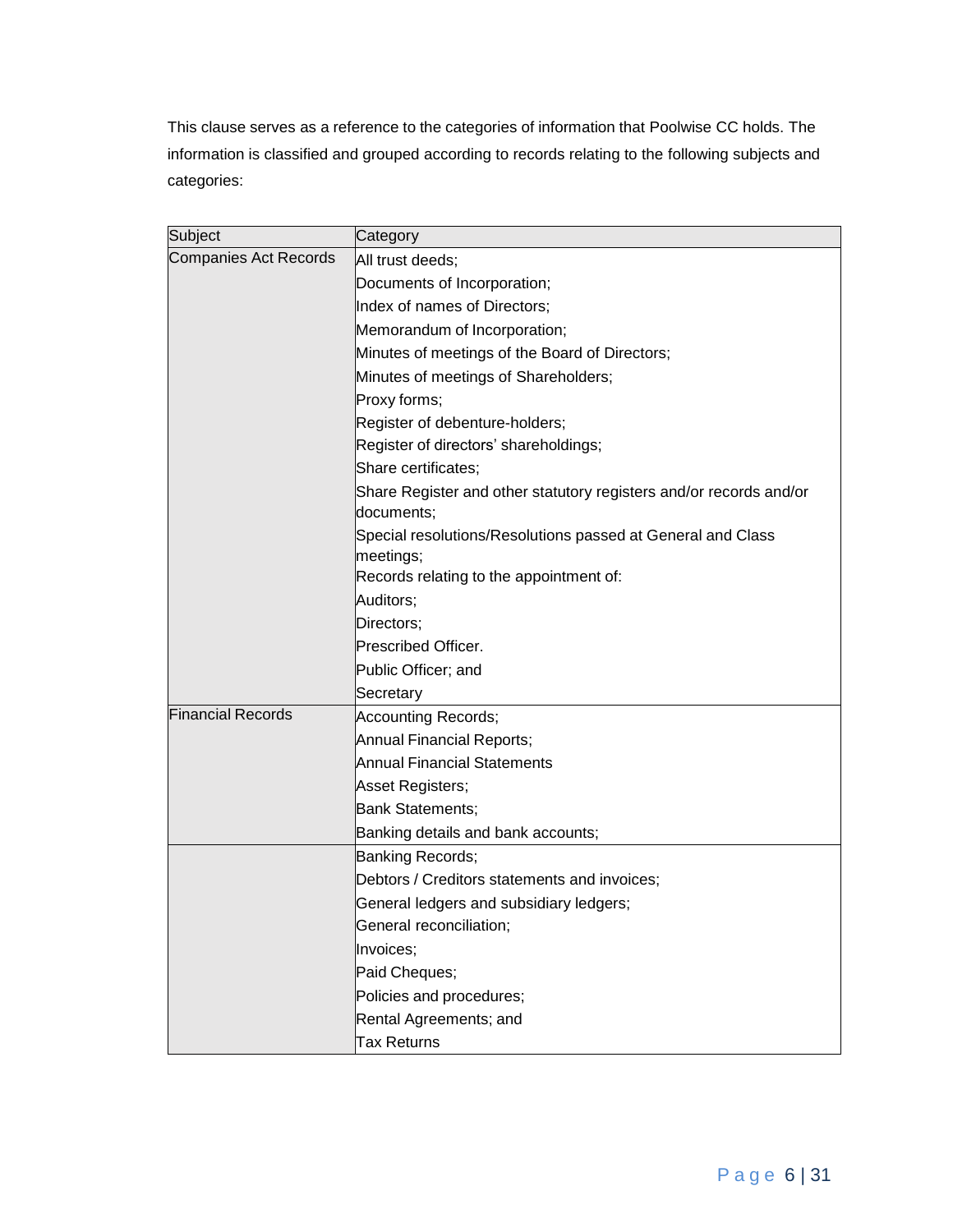| <b>Income Tax Records</b>     | <b>PAYE Records;</b>                                               |  |  |  |  |  |  |  |  |
|-------------------------------|--------------------------------------------------------------------|--|--|--|--|--|--|--|--|
|                               | Documents issued to employees for income tax purposes;             |  |  |  |  |  |  |  |  |
|                               | Records of payments made to SARS on behalf of employees;           |  |  |  |  |  |  |  |  |
|                               | All other statutory compliances:                                   |  |  |  |  |  |  |  |  |
|                               | <b>VAT</b>                                                         |  |  |  |  |  |  |  |  |
|                               | <b>Regional Services Levies</b>                                    |  |  |  |  |  |  |  |  |
|                               | <b>Skills Development Levies</b>                                   |  |  |  |  |  |  |  |  |
|                               | UIF                                                                |  |  |  |  |  |  |  |  |
|                               | Workmen's Compensation                                             |  |  |  |  |  |  |  |  |
| Records                       | Personnel Documents And Accident books and records;                |  |  |  |  |  |  |  |  |
|                               | Address Lists;                                                     |  |  |  |  |  |  |  |  |
|                               | Disciplinary Code and Records;                                     |  |  |  |  |  |  |  |  |
|                               | Employee benefits arrangements rules and records;                  |  |  |  |  |  |  |  |  |
|                               | <b>Employment Contracts;</b>                                       |  |  |  |  |  |  |  |  |
|                               | Employment Equity Plan                                             |  |  |  |  |  |  |  |  |
|                               | Forms and Applications;                                            |  |  |  |  |  |  |  |  |
|                               | Grievance Procedures;                                              |  |  |  |  |  |  |  |  |
|                               | Leave Records;                                                     |  |  |  |  |  |  |  |  |
|                               | Medical Aid Records;                                               |  |  |  |  |  |  |  |  |
|                               | Payroll reports/ Wage register;                                    |  |  |  |  |  |  |  |  |
|                               | Pension Fund Records;                                              |  |  |  |  |  |  |  |  |
|                               | Safety, Health and Environmental records;                          |  |  |  |  |  |  |  |  |
|                               | Salary Records;                                                    |  |  |  |  |  |  |  |  |
|                               | <b>SETA</b> records                                                |  |  |  |  |  |  |  |  |
|                               | Standard letters and notices                                       |  |  |  |  |  |  |  |  |
|                               | Training Manuals;                                                  |  |  |  |  |  |  |  |  |
|                               | Training Records;                                                  |  |  |  |  |  |  |  |  |
|                               | Workplace and Union agreements and records.                        |  |  |  |  |  |  |  |  |
| <b>Procurement Department</b> | Standard Terms and Conditions for supply of services and products; |  |  |  |  |  |  |  |  |
|                               | Contractor, client and supplier agreements;                        |  |  |  |  |  |  |  |  |
|                               | Lists of suppliers, products, services and distribution; and       |  |  |  |  |  |  |  |  |
|                               | Policies and Procedures.                                           |  |  |  |  |  |  |  |  |
| <b>Sales Department</b>       | <b>Customer details</b>                                            |  |  |  |  |  |  |  |  |
|                               | Credit application information                                     |  |  |  |  |  |  |  |  |
|                               | Information and records provided by a third party                  |  |  |  |  |  |  |  |  |
| <b>Marketing Department</b>   | Advertising and promotional material                               |  |  |  |  |  |  |  |  |
|                               |                                                                    |  |  |  |  |  |  |  |  |
|                               |                                                                    |  |  |  |  |  |  |  |  |
|                               |                                                                    |  |  |  |  |  |  |  |  |
| <b>Risk Management and</b>    | Audit reports;                                                     |  |  |  |  |  |  |  |  |
| Audit                         | Risk management frameworks; and                                    |  |  |  |  |  |  |  |  |
|                               | Risk management plans.                                             |  |  |  |  |  |  |  |  |
| Safety, Health and            | Complete Safety, Health and Environment Risk Assessment            |  |  |  |  |  |  |  |  |
| Environment                   | <b>Environmental Managements Plans</b>                             |  |  |  |  |  |  |  |  |
|                               | Inquiries, inspections, examinations by environmental authorities  |  |  |  |  |  |  |  |  |
|                               |                                                                    |  |  |  |  |  |  |  |  |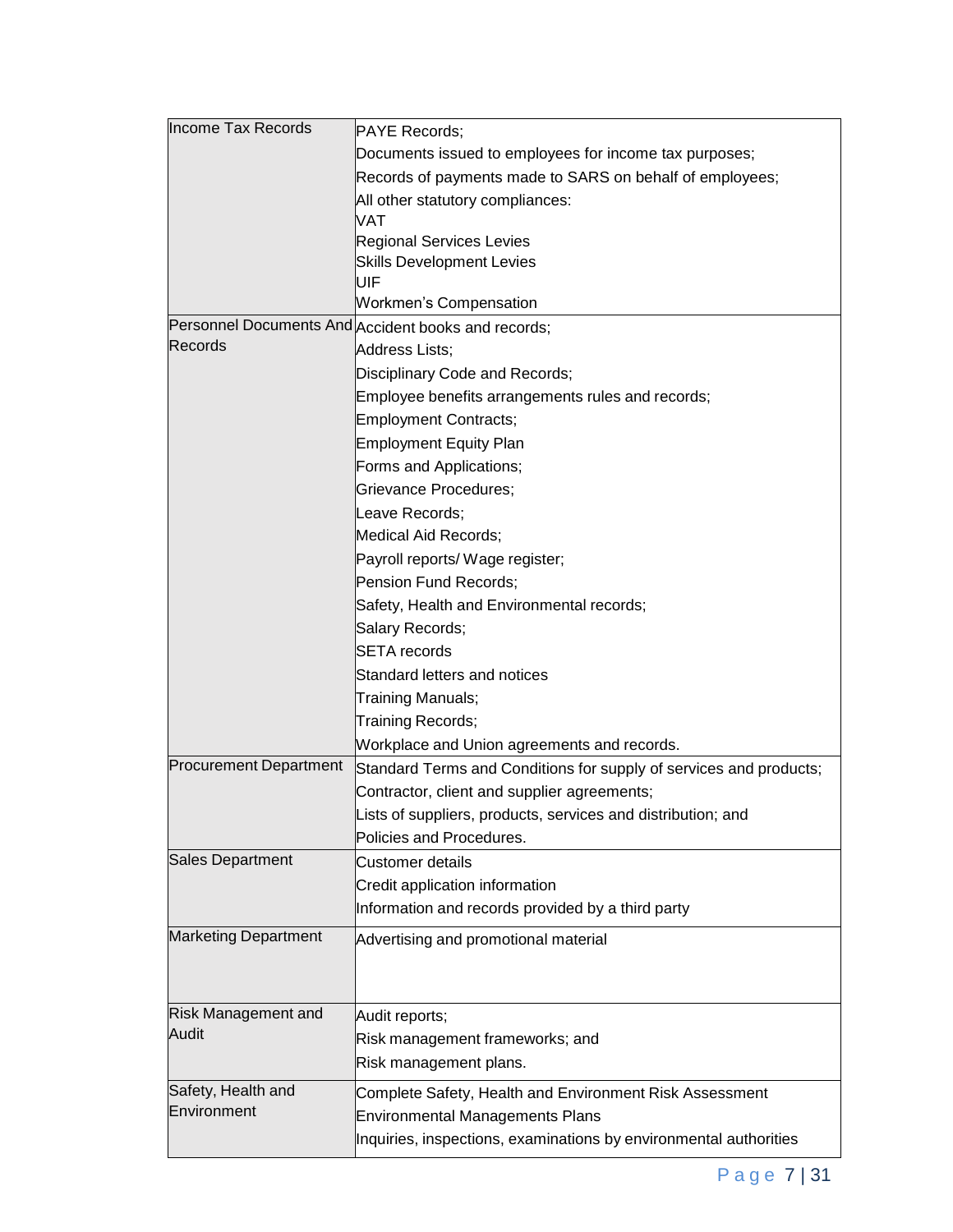| <b>IT Department</b>    | Computer / mobile device usage policy documentation;<br>Disaster recovery plans; |  |  |  |  |  |  |  |
|-------------------------|----------------------------------------------------------------------------------|--|--|--|--|--|--|--|
|                         |                                                                                  |  |  |  |  |  |  |  |
|                         | Hardware asset registers;                                                        |  |  |  |  |  |  |  |
|                         | Information security policies/standards/procedures;                              |  |  |  |  |  |  |  |
|                         | Information technology systems and user manuals                                  |  |  |  |  |  |  |  |
|                         | Information usage policy documentation;                                          |  |  |  |  |  |  |  |
|                         | Project implementation plans;                                                    |  |  |  |  |  |  |  |
|                         | Software licensing; and                                                          |  |  |  |  |  |  |  |
|                         | System documentation and manuals.                                                |  |  |  |  |  |  |  |
| <b>Corporate Social</b> | CSR schedule of projects/record of organizations that receive funding;           |  |  |  |  |  |  |  |
| Responsibility (CSR)    | Reports, books, publications and general information related to CSR              |  |  |  |  |  |  |  |
|                         | spend;                                                                           |  |  |  |  |  |  |  |
|                         | Records and contracts of agreement with funded organizations.                    |  |  |  |  |  |  |  |

8.2. Note that the accessibility of the records may be subject to the grounds of refusal set out in this PAIA manual. Amongst other, records deemed confidential on the part of a third party, will necessitate permission from the third party concerned, in addition to normal requirements, before Poolwise CC will consider access.

#### <span id="page-7-0"></span>**9. Records Available without a Request to Access in terms of the Act**

- 9.1. Records of a public nature, typically those disclosed on the Poolwise CC website and in its various annual reports, may be accessed without the need to submit a formal application.
- 9.2. Other non-confidential records, such as statutory records maintained at CIPC, may also be accessed without the need to submit a formal application, however, please note that an appointment to view such records will still have to be made with the Information Officer.

## <span id="page-7-1"></span>**10. Description of the Records of the Body Which are Available in Accordance with any other Legislation (Section 51(1) (d))**

- 10.1. Where applicable to its operations, Poolwise CC also retains records and documents in terms of the legislation below. Unless disclosure is prohibited in terms of legislation, regulations, contractual agreement or otherwise, records that are required to be made available in terms of these acts shall be made available for inspection by interested parties in terms of the requirements and conditions of the Act; the below mentioned legislation and applicable internal policies and procedures, should such interested parties be entitled to such information. A request to access must be done in accordance with the prescriptions of the Act.
	- a. Auditing Professions Act, No 26 of 2005;
	- b. Basic Conditions of Employment Act, No 75 of 1997;
	- c. Broad- Based Black Economic Empowerment Act, No 75 of 1997;
	- d. Business Act, No 71 of 1991;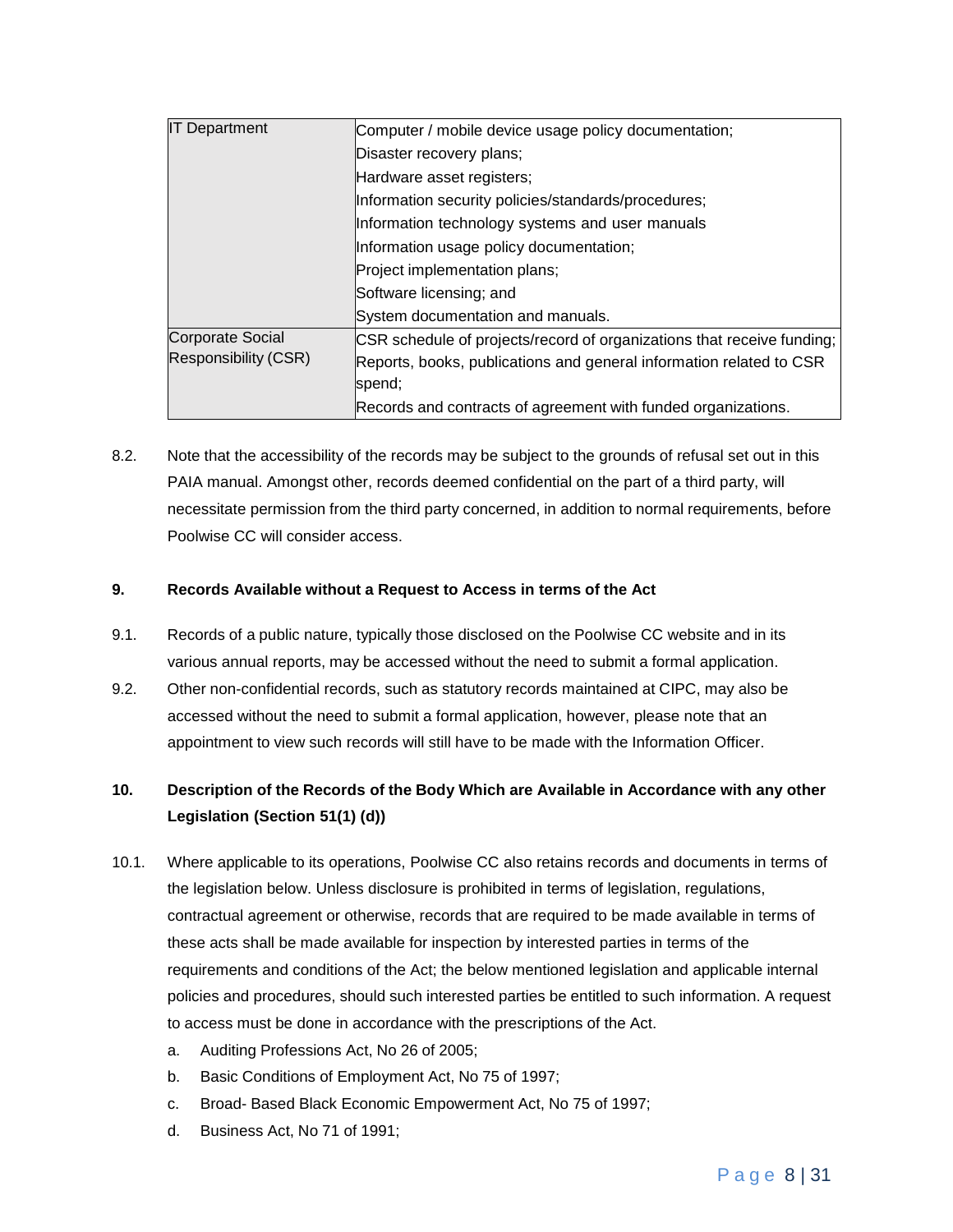- e. Companies Act, No 71 of 2008;
- f. Compensation for Occupational Injuries & Diseases Act, 130 of 1993;
- g. Competition Act, No.71 of 2008;
- h. Constitution of the Republic of South Africa 2008;
- i. Copyright Act, No 98 of 1978;
- j. Customs & Excise Act, 91 of 1964;
- k. Electronic Communications Act, No 36 of 2005;
- l. Electronic Communications and Transactions Act, No 25 of 2002;
- m. Employment Equity Act, No 55 of 1998;
- n. Financial Intelligence Centre Act, No 38 of 2001;
- o. Identification Act, No. 68 of 1997;
- p. Income Tax Act, No 58 of 1962;
- q. Intellectual Property Laws Amendment Act, No 38 of 1997;
- r. Labour Relations Act, No 66 of 1995;
- s. Long Term Insurance Act, No 52 of 1998;
- t. Occupational Health & Safety Act, No 85 of 1993;
- u. Pension Funds Act, No 24 of 1956;
- v. Prescription Act, No 68 of 1969;
- w. Prevention of Organized Crime Act, No 121 of 1998;
- x. Promotion of Access to Information Act, No 2 of 2000;
- y. Protection of Personal Information Act, No. 4 of 2013;
- z. Regulation of Interception of Communications and Provision of Communication-Related Information Act 70 of 2002
- aa. Revenue laws Second Amendment Act. No 61 of 2008;
- bb. Skills Development Levies Act No. 9 of 1999;
- cc. Short-term Insurance Act No. 53 of 1998;
- dd. Trust Property Control Act 57 of 1988
- ee. Unemployment Insurance Contributions Act 4 of 2002;
- ff. Unemployment Insurance Act No. 30 of 1966;
- gg. Value Added Tax Act 89 of 1991.

*\* Although we have used our best endeavours to supply a list of applicable legislation, it is possible that this list may be incomplete. Whenever it comes to our attention that existing or new legislation allows a Requester access on a basis other than as set out in PAIA, we shall update the list accordingly. If a Requester believes that a right of access to a record exists in terms of other legislation listed above or any other legislation, the Requester is required to indicate what legislative right the request is based on, to allow the Information Officer the opportunity of considering the request in light thereof.*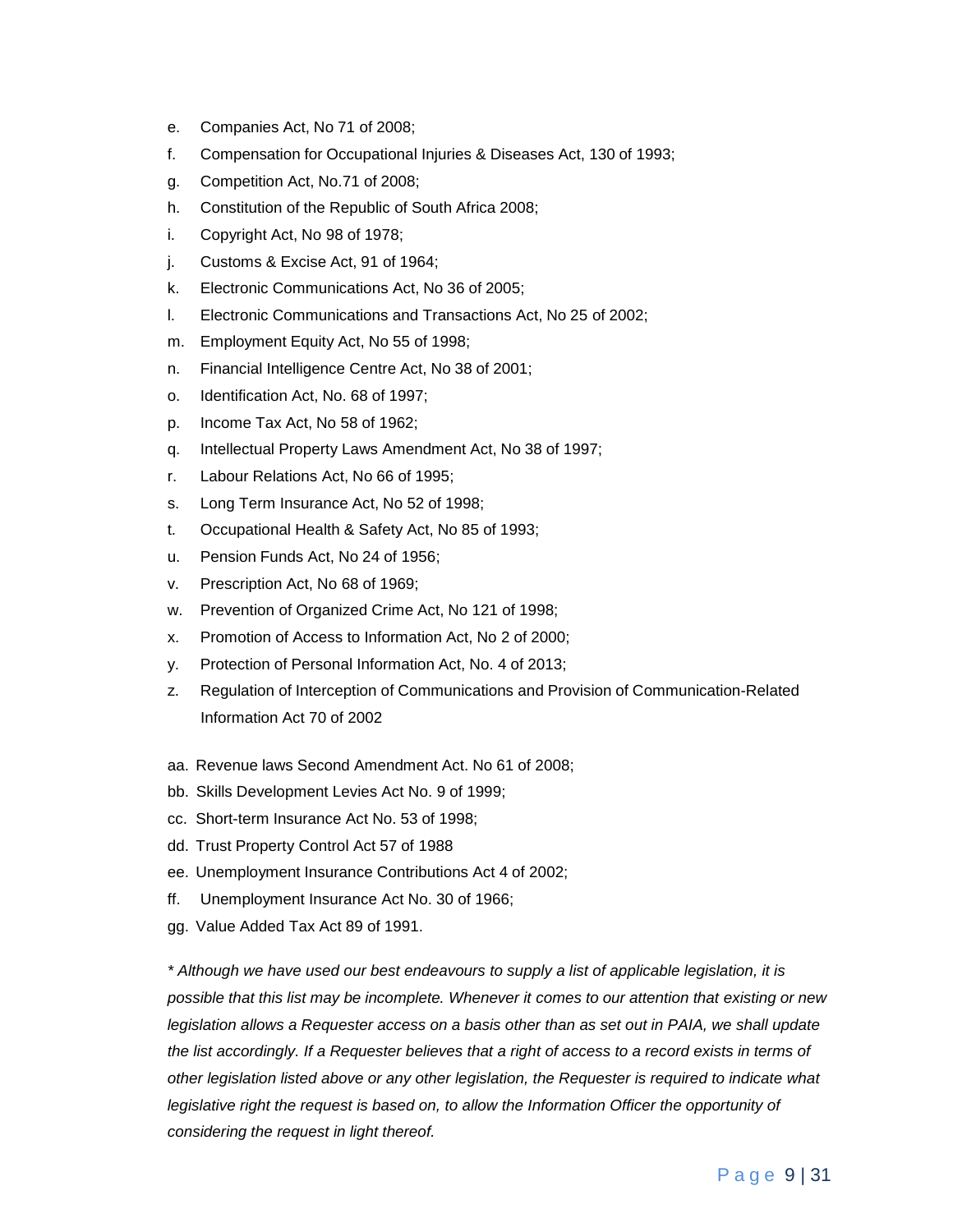10.2. It is further recorded that the accessibility of documents and records may be subject to the grounds of refusal set out in this PAIA Manual.

#### <span id="page-9-0"></span>**11. Detail to Facilitate a Request for Access to a Record of Poolwise CC (Section 51(1) (e))**

- 11.1. The requester must comply with all the procedural requirements contained in the Act relating to the request for access to a record.
- 11.2. The requester must complete the prescribed form enclosed herewith, and submit same as well as payment of a request fee and a deposit (if applicable) to the Information Officer or the Deputy Information Officer at the postal or physical address, fax number or electronic mail address as noted in clause 5 above.
- 11.3. The prescribed from must be filled in with sufficient information to enable the Information Officer to identify:
	- a. the record or records requested; and
	- b. the identity of the requester.
- 11.4. The requester should indicate which form of access is required and specify a postal address of fax number of the requester in the Republic;
- 11.5. The requester must state that he/she requires the information in order to exercise or protect a right, and clearly state what the nature of the right is so to be exercised or protected. The requester must clearly specify why the record is necessary to exercise or protect such a right (section 53(2)(d)).
- 11.6. Poolwise CC will process the request within 30 (thirty) days, unless the requester has stated special reasons to the satisfaction of the Information Officer that circumstances dictate that the above time periods not be complied with.
- 11.7. The requester shall be advised whether access is granted or denied in writing. If, in addition, the requester requires the reasons for the decision in any other manner, the requester will be obliged to state which manner and the particulars required.
- 11.8. If a request is made on behalf of another person, then the requester must submit proof of the capacity in which the requester is making the request to the reasonable satisfaction of the Information Officer (section 53(2)(f)).
- 11.9. If an individual is unable to complete the prescribed form because of illiteracy or disability, such a person may make the request orally.
- 11.10. The requester must pay the prescribed fee, before any further processing can take place.
- 11.11. All information as listed in clause 11 herein should be provided and failing which the process will be delayed until the required information is provided. The prescribed time periods will not commence until the requester has furnished all the necessary and required information. The Information Officer shall sever a record, if possible, and grant only access to that portion requested and which is not prohibited from being disclosed.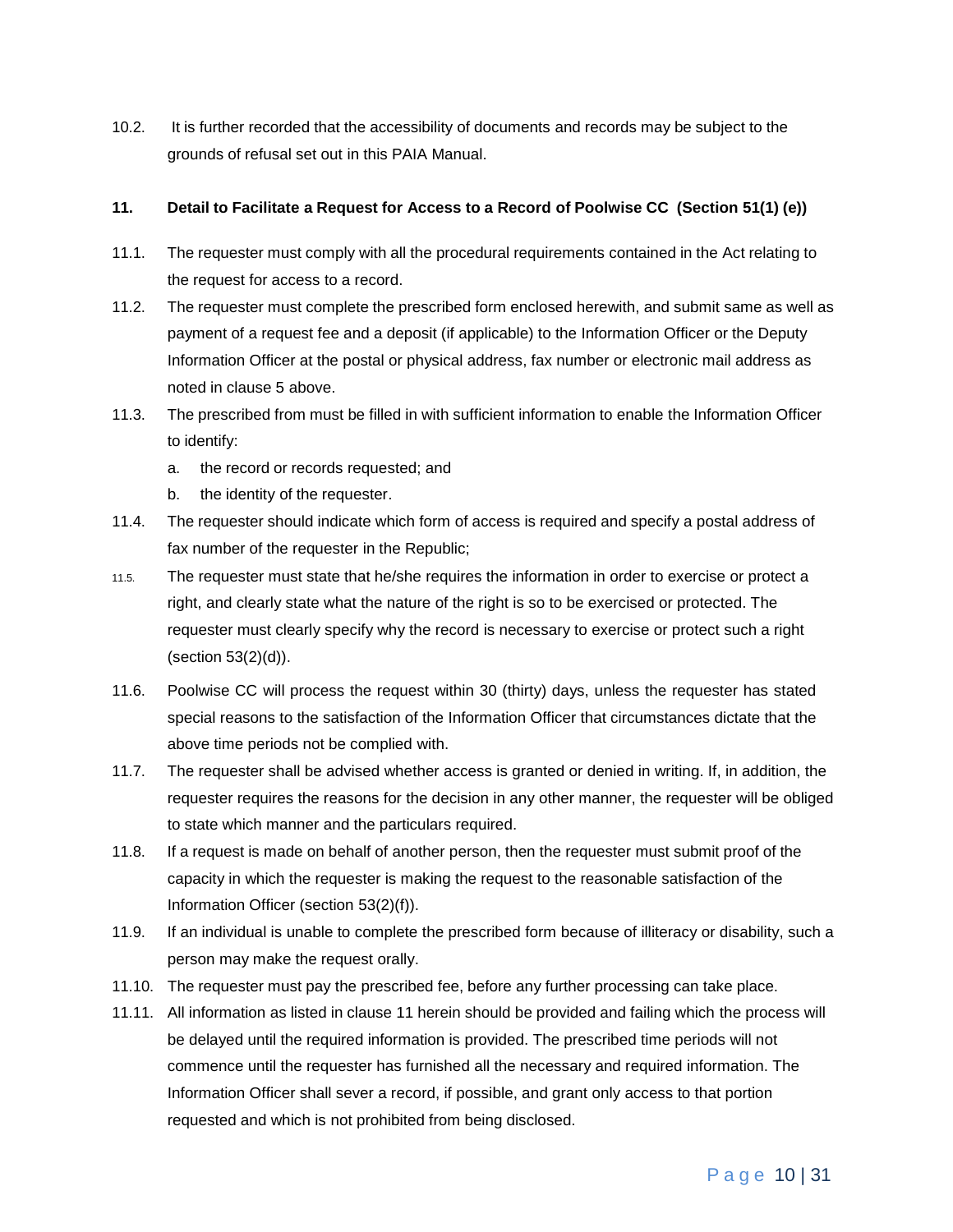#### <span id="page-10-0"></span>**12. Refusal of Access to Records**

#### 12.1. Grounds to Refuse Access

A private body such as Poolwise CC is entitled to refuse a request for information.

- 12.1.1. The main grounds for Poolwise CC to refuse a request for information relates to the:
	- a. mandatory protection of the privacy of a third party who is a natural person or a deceased person (section 63) or a juristic person, as included in the Protection of Personal Information Act 4 of 2013, which would involve the unreasonable disclosure of personal information of that natural or juristic person;
	- b. mandatory protection of personal information and for disclosure of any personal information to, in addition to any other legislative, regulatory or contractual agreements, comply with the provisions of the Protection of Personal Information Act 4 of 2013;
	- c. mandatory protection of the commercial information of a third party (section 64) if the record contains:
		- i. trade secrets of the third party;
		- ii. financial, commercial, scientific or technical information which disclosure could likely cause harm to the financial or commercial interests of that third party;
		- iii. information disclosed in confidence by a third party to Poolwise CC, if the disclosure could put that third party at a disadvantage in negotiations or commercial competition;
	- d. mandatory protection of confidential information of third parties (section 65) if it is protected in terms of any agreement;
	- e. mandatory protection of the safety of individuals and the protection of property (section 66);
	- f. mandatory protection of records which would be regarded as privileged in legal proceedings (section 67).
- 12.1.2. The commercial activities (section 68) of a private body, such as Poolwise CC, which may include:
	- a. trade secrets of Poolwise CC;
	- b. financial, commercial, scientific or technical information which disclosure could likely cause harm to the financial or commercial interests of Poolwise CC;
	- c. information which, if disclosed could put Poolwise CC at a
	- d. disadvantage in negotiations or commercial competition;
	- e. a computer program which is owned by Poolwise CC, and which is protected by copyright;
	- f. the research information (section 69) of Poolwise CC or a third party, if its disclosure would disclose the identity of Poolwise CC, the researcher or the subject matter of the research and would place the research at a serious disadvantage.
- 12.1.3. Requests for information that are clearly frivolous or vexatious, or which involve an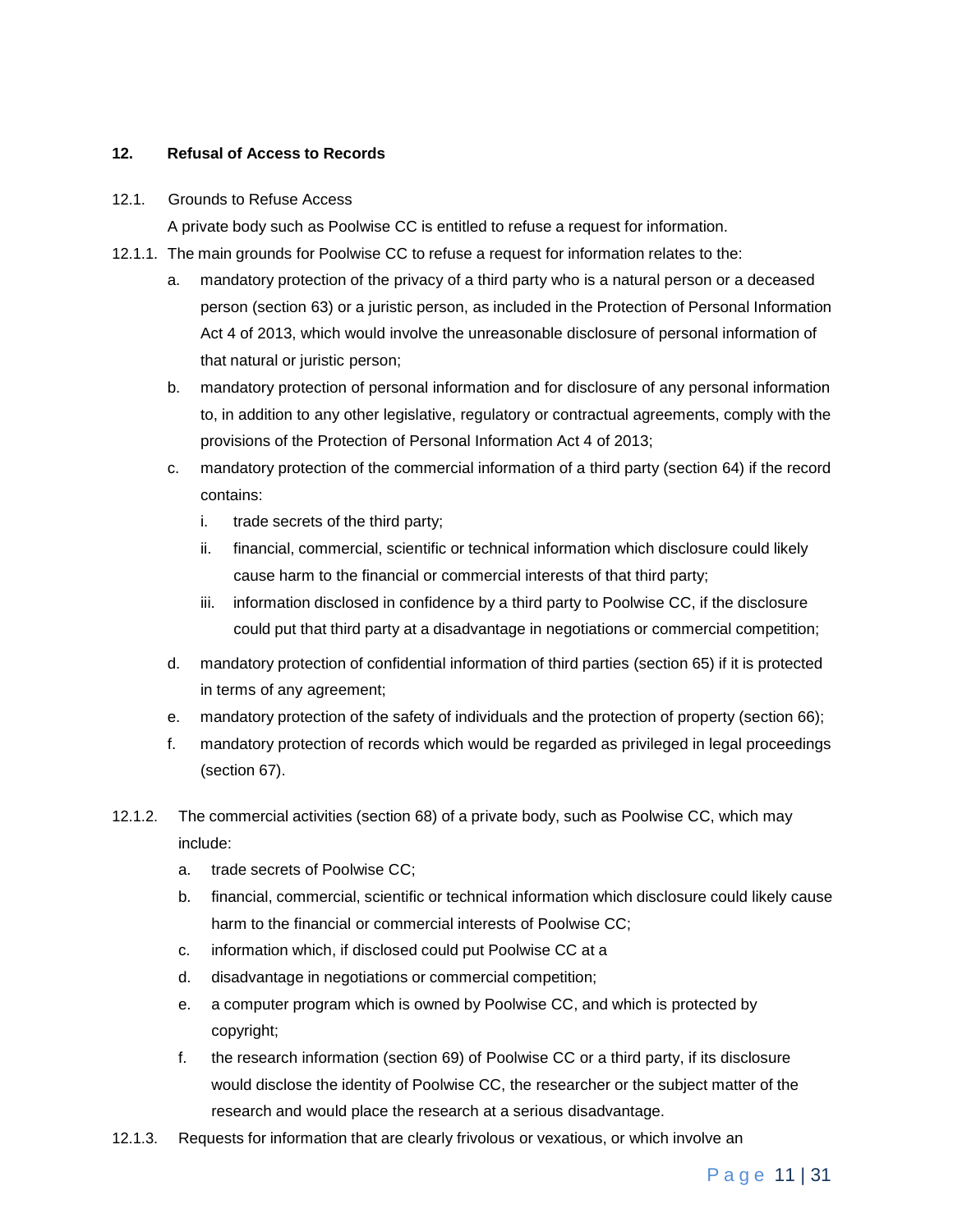unreasonable diversion of resources shall be refused.

- 12.1.4. All requests for information will be assessed on their own merits and in accordance with the applicable legal principles and legislation.
- 12.1.5. If a requested record cannot be found or if the record does not exist, the Information Officer shall, by way of an affidavit or affirmation, notify the requester that it is not possible to give access to the requested record. Such a notice will be regarded as a decision to refuse a request for access to the record concerned for the purpose of the Act. If the record should later be found, the requester shall be given access to the record in the manner stipulated by the requester in the prescribed form, unless the Information Officer refuses access to such record.

#### <span id="page-11-0"></span>**13. Remedies Available When Poolwise CC Refuses a Request**

#### 13.1. Internal Remedies

Poolwise CC does not have internal appeal procedures. The decision made by the Information Officer is final. Requesters will have to exercise such external remedies at their disposal if the request for information is refused, and the requestor is not satisfied with the answer supplied by the Information Officer.

#### 13.2. External Remedies

- 13.2.1. A requestor that is dissatisfied with the Information Officer's refusal to disclose information, may within 30 (thirty) days of notification of the decision, may apply to a Court for relief.
- 13.2.2. A third party dissatisfied with the Information Officer's decision to grant a request for information, may within 30 (thirty) days of notification of the decision, apply to a Court for relief. For purposes of the Act, the Courts that have jurisdiction over these applications are the Constitutional Court, the High Court or another court of similar status and a Magistrate's Court designated by the Minister of Justice and Constitutional Development and which is presided over by a designated Magistrate.

#### <span id="page-11-1"></span>**14. Access to Records Held by Poolwise CC**

- 14.1. Prerequisites for Access by Personal/Other Requester
- 14.1.1. Records held by Poolwise CC may be accessed by requests only once the prerequisite requirements for access have been met.
- 14.1.2. A requester is any person making a request for access to a record of Poolwise CC. There are two types of requesters:
	- a. Personal Requester
		- i. A personal requester is a requester who is seeking access to a record containing personal information about the requester.
		- ii. Poolwise CC will voluntarily provide the requested information, or give access to any record with regard to the requester's personal information. The prescribed fee for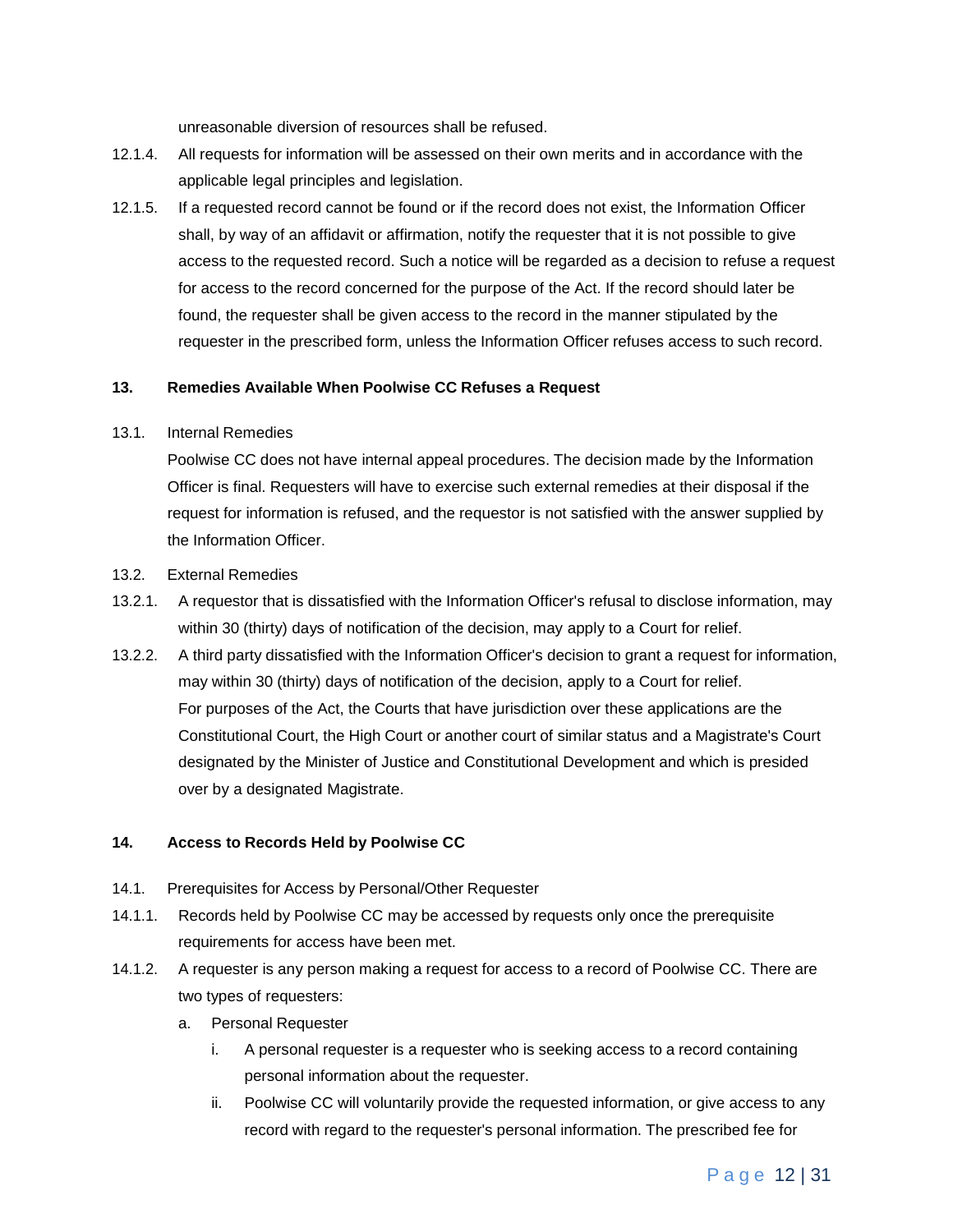reproduction of the information requested will be charged.

- b. Other Requester
	- i. This requester (other than a personal requester) is entitled to request access to information on third parties.
	- ii. In considering such a request, Poolwise CC will adhere to the provisions of the Act. Section 71 requires that the Information Officer take all reasonable steps to inform a third party to whom the requested record relates of the request, informing him/her that he/she may make a written or oral representation to the Information Officer why the request should be refused or, where required, give written consent for the disclosure of the Information.

Poolwise CC is not obliged to voluntarily grant access to such records. The requester must fulfil the prerequisite requirements, in accordance with the requirements of the Act and as stipulated in Chapter 5; Part 3, including the payment of a request and access fee.

#### <span id="page-12-0"></span>**15. Prescribed Fees (Section 51 (1) (f))**

- 15.1. Fees Provided by the Act
- 15.1.1. The Act provides for two types of fees, namely:
	- a. A request fee, which is a form of administration fee to be paid by al! requesters except personal requesters, before the request is considered and is not refundable; and
	- b. An access fee, which is paid by all requesters in the event that a request for access is granted. This fee is inclusive of costs involved by the private body in obtaining and preparing a record for delivery to the requester.
- 15.1.2. When the request is received by the Information Officer, such officer shall by notice require the requester, other than a personal requester, to pay the prescribed request fee, before further processing of the request (section 54(1)).
- 15.1.3. If the search for the record has been made and the preparation of the record for disclosure, including arrangement to make it available in the requested form, requires more than the hours prescribed in the regulations for this purpose, the Information Officer shall notify the requester to pay as a deposit the prescribed portion of the access fee which would be payable if the request is granted.
- 15.1.4. The Information Officer shall withhold a record until the requester has paid the fees as indicated below.
- 15.1.5. A requester whose request for access to a record has been granted, must pay an access fee that is calculated to include, where applicable, the request fee, the process fee for reproduction and for search and preparation, and for any time reasonably required in excess of the prescribed hours to search for and prepare the record for disclosure including making arrangements to make it available in the request form.
- 15.1.6. If a deposit has been paid in respect of a request for access, which is refused, then the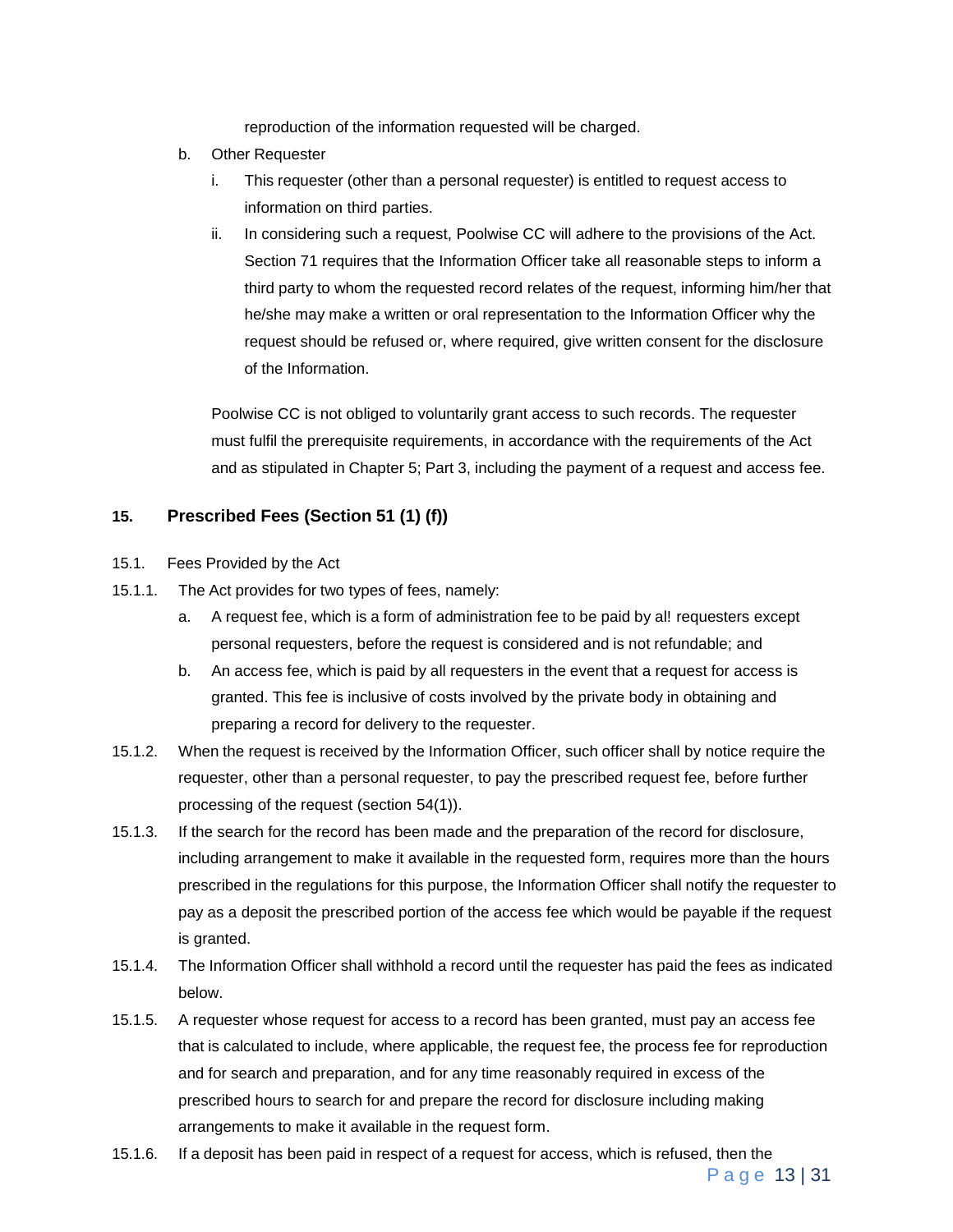Information Officer concerned must repay the deposit to the requester.

#### <span id="page-13-0"></span>**16. Reproduction Fee**

16.1. Where Poolwise CC has voluntarily provided the Minister with a list of categories of records that will automatically be made available to any person requesting access thereto, the only charge that may be levied for obtaining such records, will be a fee for reproduction of the record in question.

| <b>Reproduction of Information Fees</b>                                   | Fees to be<br>Charged |
|---------------------------------------------------------------------------|-----------------------|
| Information in an A-4 size page photocopy or part thereof                 | R I, 10               |
| A printed copy of an A4-size page or part thereof                         | R 0.75                |
| A copy in computer-readable format, for example:<br>Compact disc or USB   | R 70,00               |
| A transcription of visual images, in an A4-size page or<br>part thereof   | R 40,00               |
| A copy of visual images                                                   | R 60,00               |
| A transcription of an audio record for an A4-size page or<br>part thereof | R 20,00               |
| A copy of an audio record                                                 | R 30,00               |

#### 16.2. Request Fees

Where a requester submits a request for access to information held by an institution on a person other than the requester himself/herself, a request fee in the amount of R50,00 is payable up-front before the institution will further process the request received.

#### 16.3. Access Fees

16.3.1. An access fee is payable in all instances where a request for access to information is granted, except in those instances where payment of an access fee is specially excluded in terms of the Act or an exclusion is determined by the Minister in terms of section 54(8). The applicable access fees which will be payable are:

| <b>Access of Information Fees</b>                         | Fees to be<br>Charged |
|-----------------------------------------------------------|-----------------------|
| Information in an A-4 size page photocopy or part thereof | R 1.10                |
| A printed copy of an A4-size page or part thereof         | R 0.75                |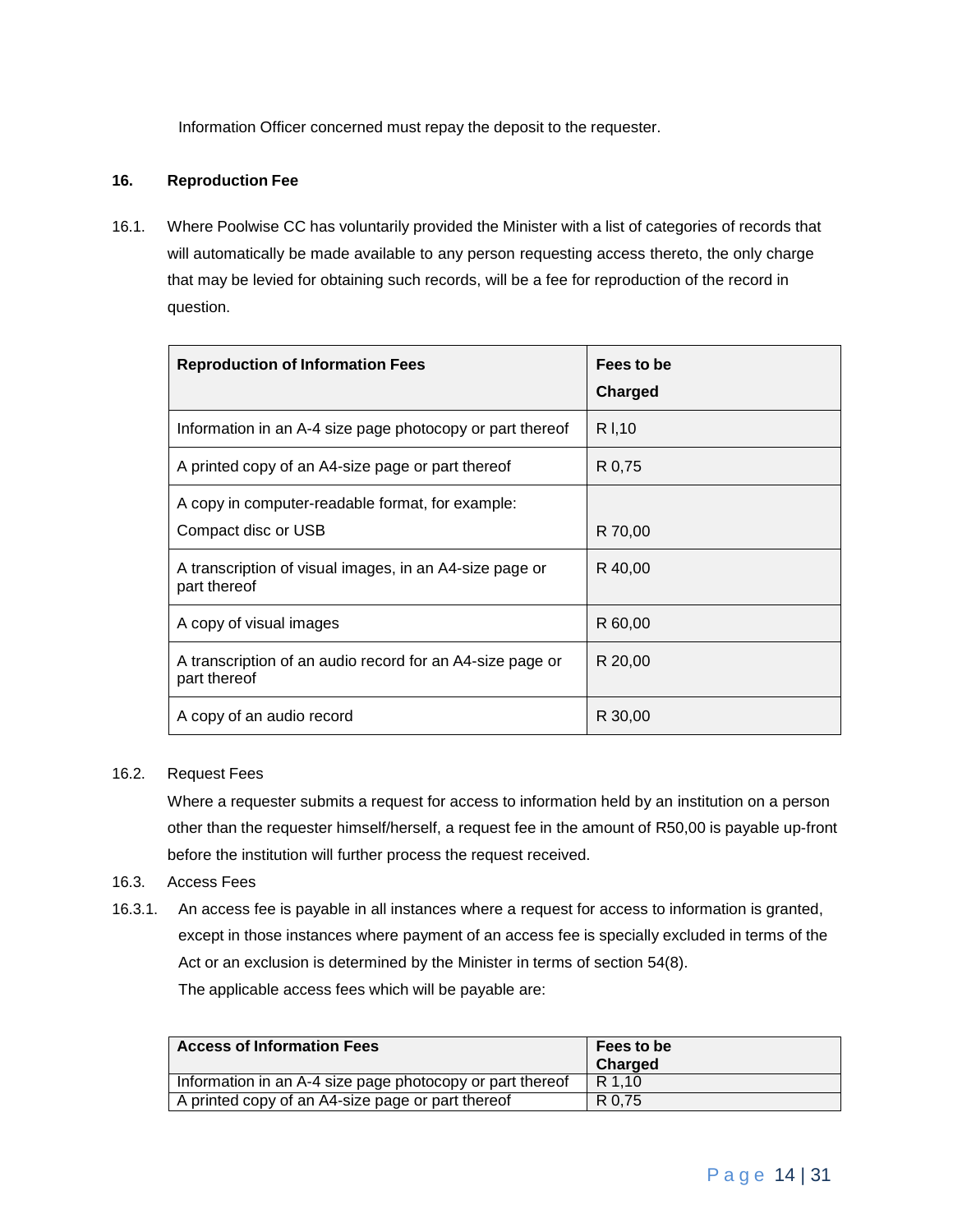| A copy in computer-readable format, for example:                              |          |  |  |  |  |  |  |
|-------------------------------------------------------------------------------|----------|--|--|--|--|--|--|
| Stiffy disc                                                                   | R 7,50   |  |  |  |  |  |  |
| Compact disc or USB                                                           | R 70,00  |  |  |  |  |  |  |
| A transcription of visual images, in an A4-size page or                       | R 40,00  |  |  |  |  |  |  |
| part thereof                                                                  |          |  |  |  |  |  |  |
| A copy of visual images                                                       | R 60,00  |  |  |  |  |  |  |
| A transcription of an audio record for an A4-size page or                     | R 20,00  |  |  |  |  |  |  |
| part thereof                                                                  |          |  |  |  |  |  |  |
| A copy of an audio record                                                     | R 30,00* |  |  |  |  |  |  |
| *Per hour or part of an hour reasonably required for such                     |          |  |  |  |  |  |  |
| search.                                                                       |          |  |  |  |  |  |  |
| Where a copy of a record needs to be posted the actual postal fee is payable. |          |  |  |  |  |  |  |

#### 16.4. Deposits

- 16.4.1. Where the institution receives a request for access to information held on a person other than the requester himself/herself and the Information Officer upon receipt of the request is of the opinion that the preparation of the required record of disclosure will take more than 6 (six) hours, a deposit is payable by the requester.
- 16.4.2. The amount of the deposit is equal to 1/3 (one third) of the amount of the applicable access fee.

#### 16.5. Collection Fees

- 16.5.1. The initial "request fee" of R50,00 should be deposited into the bank account below and a copy of the deposit slip, application form and other correspondence / documents, forwarded to the Information Officer via fax.
- 16.5.2. The officer will collect the initial "request fee" of applications received directly by the Information Officer via email.
- 16.5.3. All fees are subject to change as allowed for in the Act and as a consequence such escalations may not always be immediately available at the time of the request being made. Requesters shall be informed of any changes in the fees prior to making a payment.

#### <span id="page-14-0"></span>**17. Decision**

- 17.1. Time Allowed to Institution
- 17.1.1. Poolwise CC will, within 30 (thirty) days of receipt of the request, decide whether to grant or decline the request and give notice with reasons (if required) to that effect.
- 17.1.2. The 30 (thirty) day period within which Poolwise CC has to decide whether to grant or refuse the request, may be extended for a further period of not more than (30) thirty days if the request is for a large number of information, or the request requires a search for information held at another office of Poolwise CC and the information cannot reasonably be obtained within the original 30 (thirty) day period.
- 17.1.3. Poolwise CC will notify the requester in writing should an extension be sought.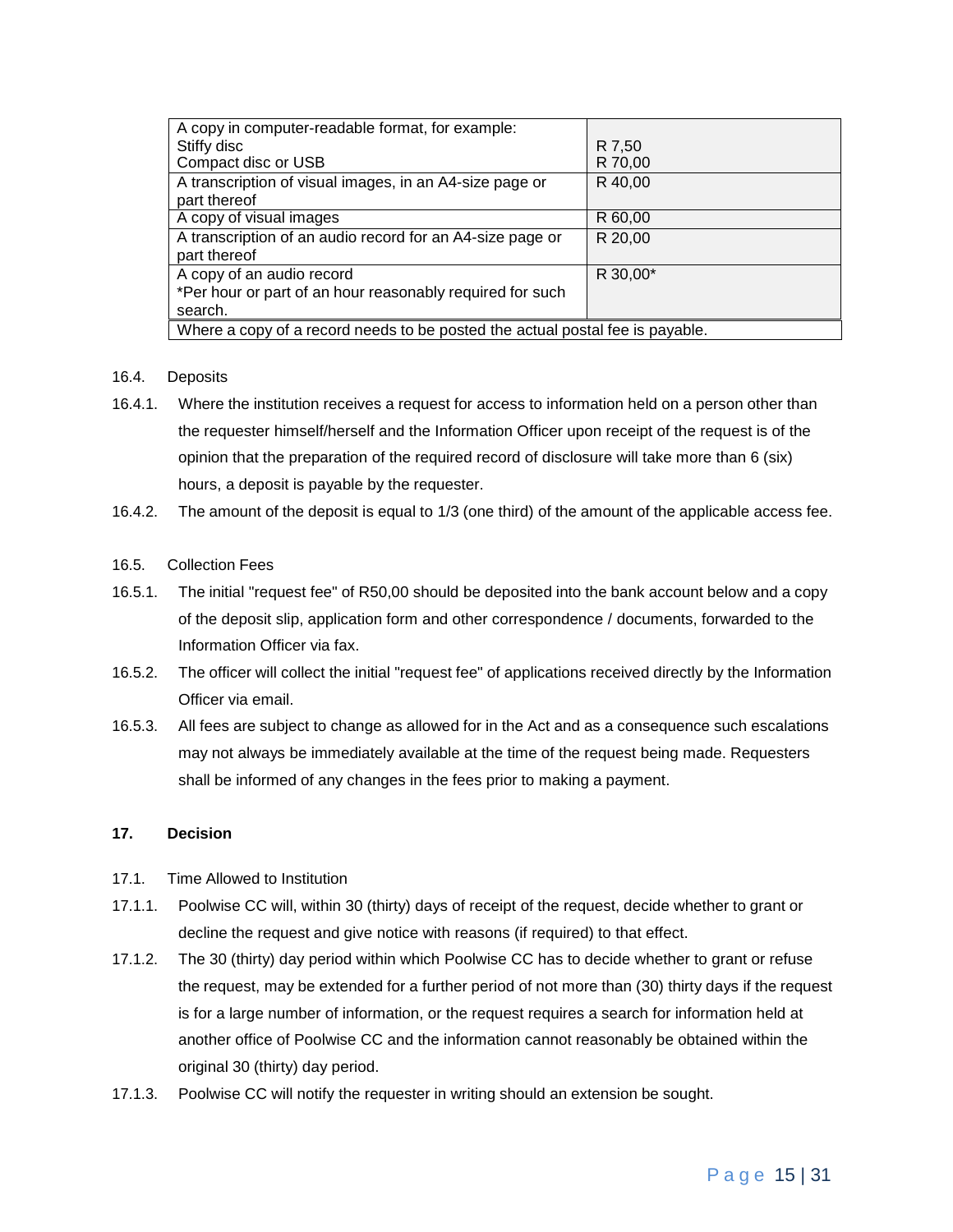#### <span id="page-15-0"></span>**18. Protection of Personal Information that is Processed by Poolwise CC**

- 18.1. Chapter 3 of POPIA provides for the minimum Conditions for Lawful Processing of Personal Information by a Responsible Party. These conditions may not be derogated from unless specific exclusions apply as outlined in POPIA.
- 18.2. Poolwise CC needs Personal Information relating to both individual and juristic persons in orderto carry out its business and organizational functions. The manner in which this information is Processed and the purpose for which it is Processed is determined by Poolwise CC. Poolwise CC is accordingly a Responsible Party for the purposes of POPIA and will ensure that the Personal Information of a Data Subject:
- 18.2.1. is processed lawfully, fairly and transparently. This includes the provision of appropriate information to Data Subjects when their data is collected by Poolwise CC, in the form of privacy or data collection notices. Poolwise CC must also have a legal basis (for example, consent) to process Personal Information;
- 18.2.2. is processed only for the purposes for which it was collected;
- 18.2.3. will not be processed for a secondary purpose unless that processing is compatible with the original purpose.
- 18.2.4. is adequate, relevant and not excessive for the purposes for which it was collected;
- 18.2.5. is accurate and kept up to date;
- 18.2.6. will not be kept for longer than necessary;
- 18.2.7. is processed in accordance with integrity and confidentiality principles; this includes physical and organizational measures to ensure that Personal Information, in both physical and electronic form, are subject to an appropriate level of security when stored, used and communicated by Poolwise CC, in order to protect against access and acquisition by unauthorized persons and accidental loss, destruction or damage;
- 18.2.8. is processed in accordance with the rights of Data Subjects, where applicable. Data Subjects have the right to:
	- (a) be notified that their Personal Information is being collected by Poolwise CC. The Data Subject also has the right to be notified in the event of a data breach;
	- (b) know whether Poolwise CC holds Personal Information about them, and to access that information. Any request for information must be handled in accordance with the provisions of this Manual;
	- (c) request the correction or deletion of inaccurate, irrelevant, excessive, out of date, incomplete, misleading or unlawfully obtained personal information;
	- (d) object to Poolwise CC's use of their Personal Information and request the deletion of such Personal Information (deletion would be subject to Poolwise CC's record keeping requirements);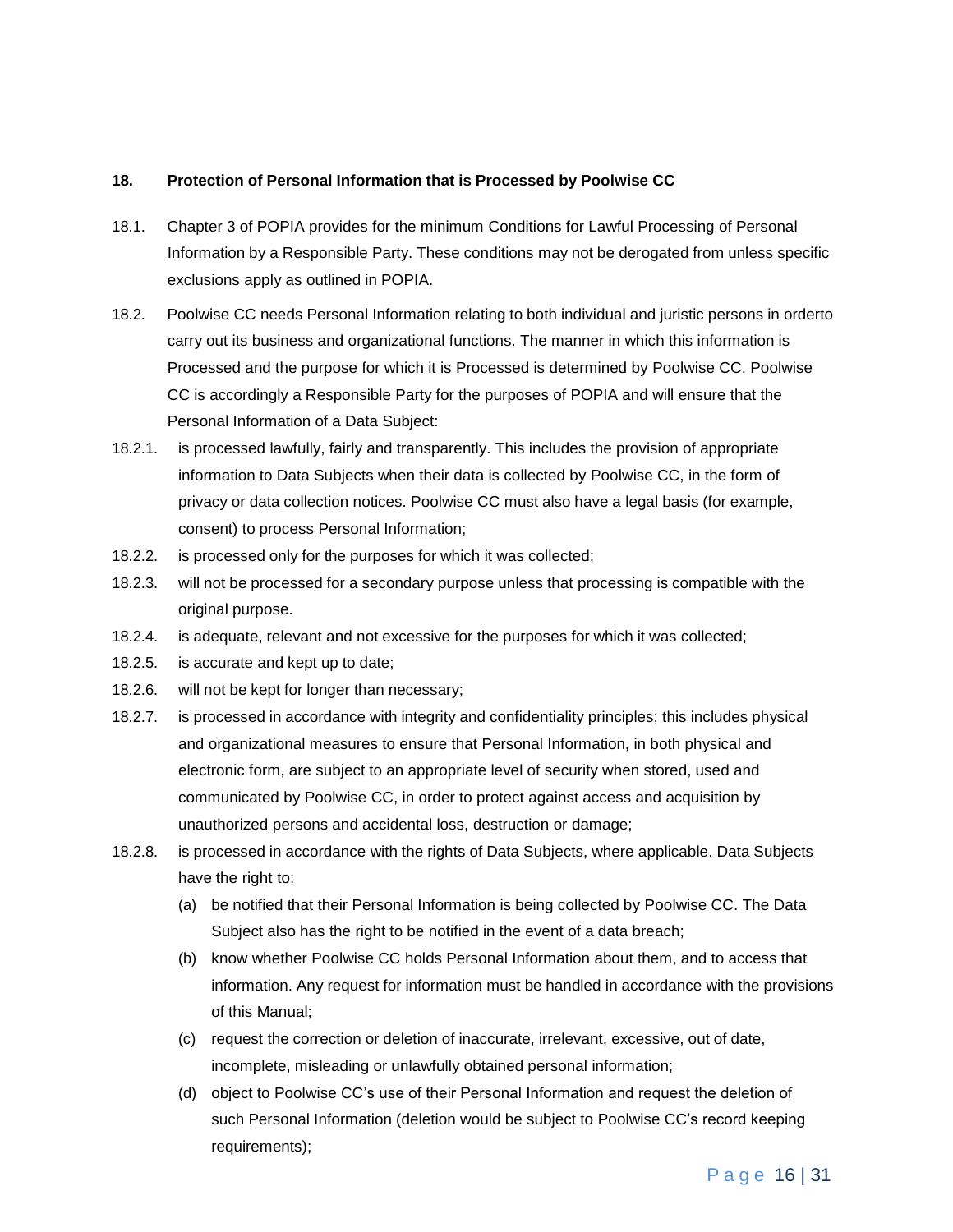- (e) object to the processing of Personal Information for purposes of direct marketing by means of unsolicited electronic communications; and
- (f) complain to the Information Regulator regarding an alleged infringement of any of the rights protected under POPI and to institute civil proceedings regarding the alleged noncompliance with the protection of his, her or its personal information.

#### *18.3. Purpose of the Processing of Personal Information by the Company*

As outlined above, Personal Information may only be processed for a specific purpose. The purposes for which Poolwise CC processes or will process Personal Information is set out in Part 1 of Appendix 2.

## *18.4. Categories of Data Subjects and Personal Information/special Personal Information relating thereto*

As per section 1 of POPI, a Data Subject may either be a natural or a juristic person. Part 2 of Appendix 2 sets out the various categories of Data Subjects that Poolwise CC Processes Personal Information on and the types of Personal Information relating thereto.

#### *18.5. Recipients of Personal Information*

Part 3 of Appendix 2 outlines the recipients to whom Poolwise CC may provide a Data Subjects Personal Information to.

#### *18.6. Cross-border flows of Personal Information*

- 18.6.1. Section 72 of POPIA provides that Personal Information may only be transferred out of the Republic of South Africa if the:
	- a. recipient country can offer such data an "adequate level" of protection. This means that its data privacy laws must be substantially similar to the Conditions for Lawful Processing as contained in POPI; or
	- b. Data Subject consents to the transfer of their Personal Information; or
	- c. transfer is necessary for the performance of a contractual obligation between the Data Subject and the Responsible Party; or
	- d. transfer is necessary for the performance of a contractual obligation between the Responsible Party and a third party, in the interests of the Data Subject; or
	- e. the transfer is for the benefit of the Data Subject, and it is not reasonably practicable to obtain the consent of the Data Subject, and if it were, the Data Subject, would in all likelihood provide such consent.
- 18.6.2. Part 4 of Appendix 2 sets out the planned cross-border transfers of Personal Information and the condition from above that applies thereto.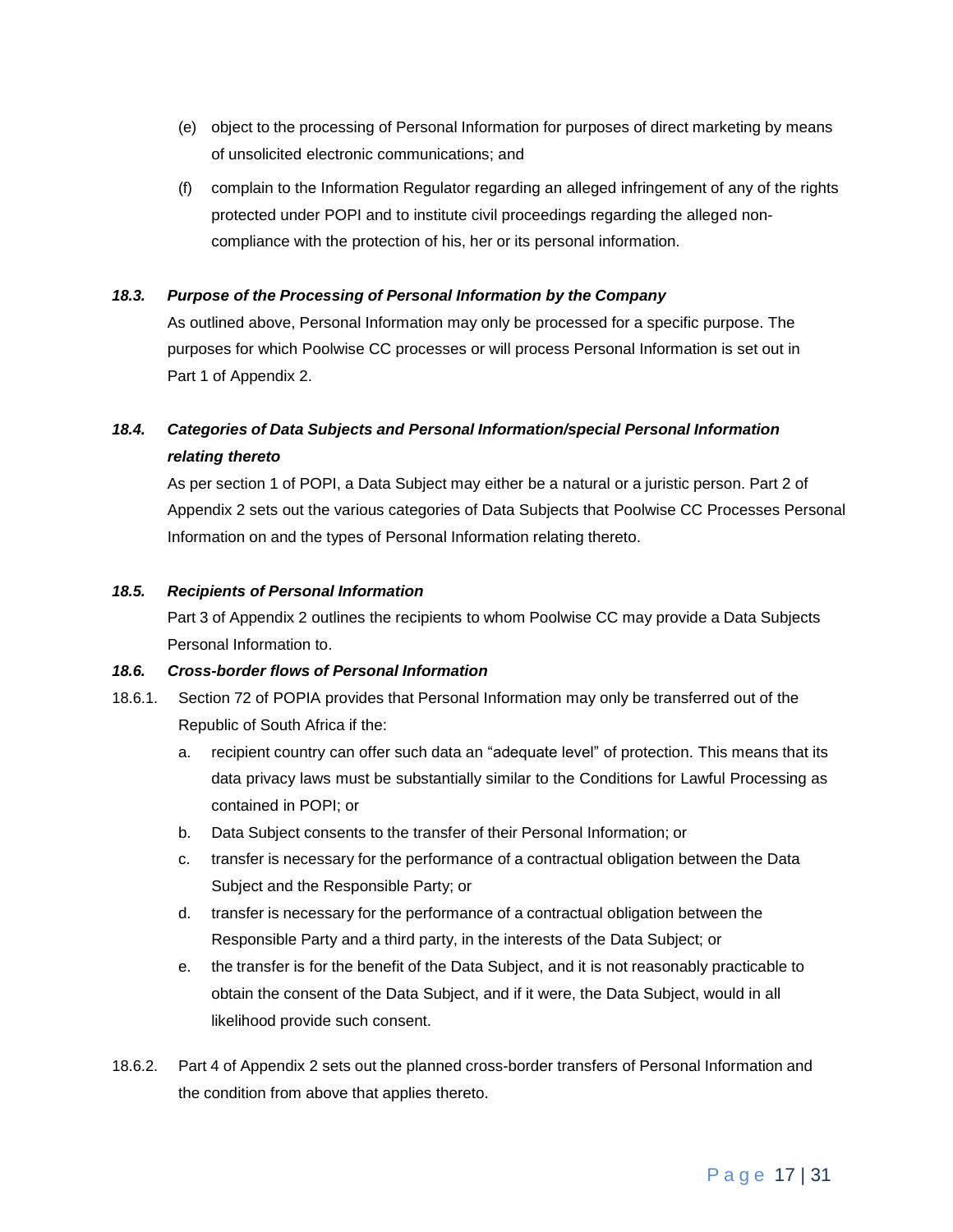#### *18.7. Description of information security measures to be implemented by Poolwise CC*

Part 5 of Appendix 2 sets out the types of security measures to implemented by Poolwise CC in order to ensure that Personal Information is respected and protected. A preliminary assessment of the suitability of the information security measures implemented or to be implemented by Poolwise CC may be conducted in order to ensure that the Personal Information that is processed by Poolwise CC is safeguarded and Processed in accordance with the Conditions for Lawful Processing.

#### *18.8. Objection to the Processing of Personal Information by a Data Subject*

Section 11 (3) of POPI and regulation 2 of the POPIA Regulations provides that a Data Subject may, at any time object to the Processing of his/her/its Personal Information in the prescribed form attached to this manual as Appendix 3 subject to exceptions contained in POPIA.

#### *18.9. Request for correction or deletion of Personal Information*

Section 24 of POPI and regulation 3 of the POPI Regulations provides that a Data Subject may request for their Personal Information to be corrected/deleted in the prescribed form attached as Appendix 4 to this Manual

#### <span id="page-17-0"></span>**19. Availability and Updating of the PAIA Manual**

- 19.1. Regulation Number R.187 of 15 February 2002
- 19.1.1. This PAIA Manual is made available in terms of Regulation Number R.187 of 15 February 2002. Poolwise CC will update this PAIA Manual at such intervals as may be deemed necessary.
- 19.1.2. This PAIA Manual of Poolwise CC is available to view at its premises and on its website.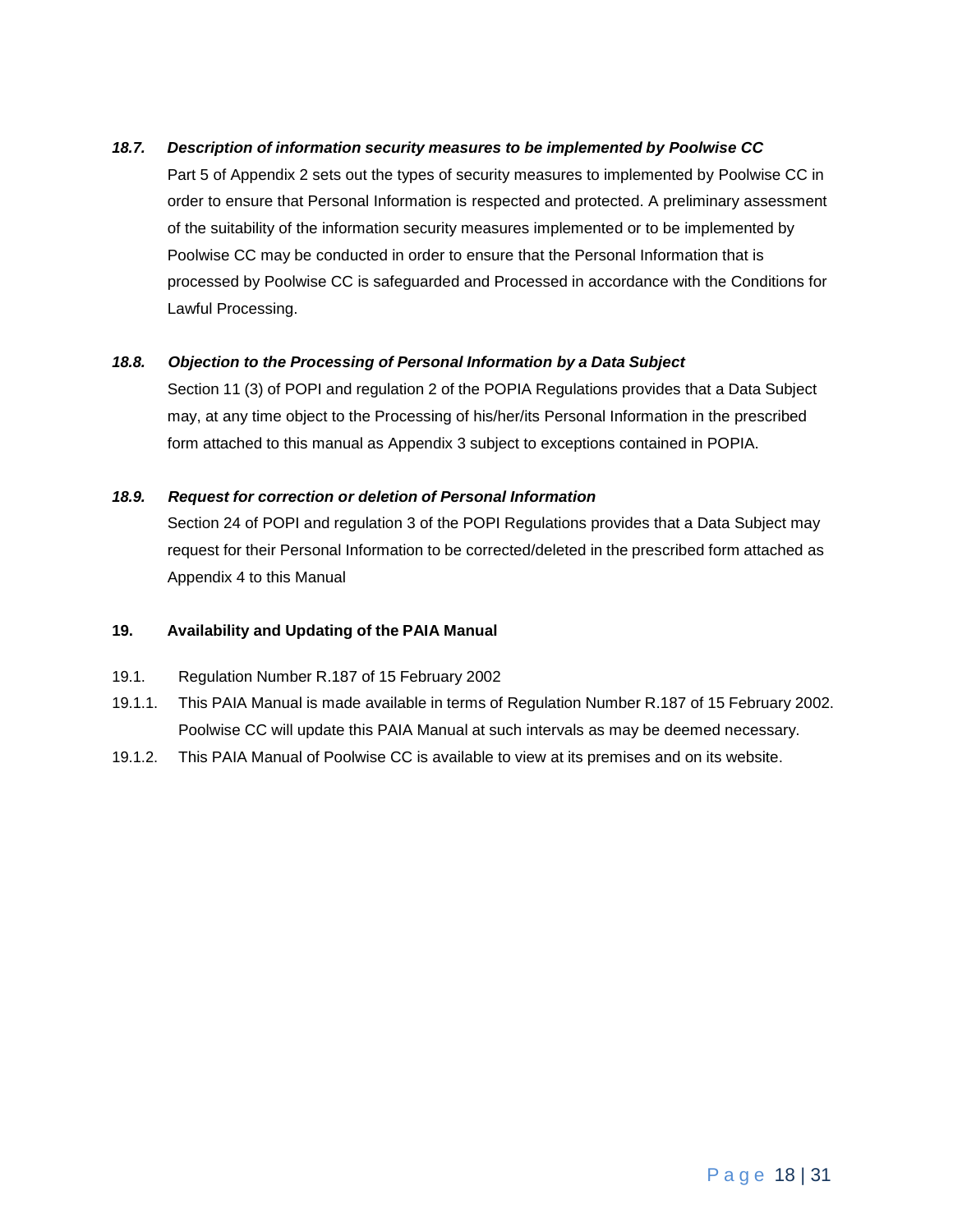### <span id="page-18-0"></span>**Appendix 1: Access Request Form**



J752

## REPUBLIC OF SOUTH AFRICA FORM C REQUEST FOR ACCESS TO RECORD OF PRIVATE BODY (Section 53(1) of the Promotion of Access to Information Act, 2000 (Act No. 2 of 2000)) [Regulation 10]

A. Particulars of private body

The Head:

B. Particulars of person requesting access to the record

(a)The particulars of the person who requests access to the record must be given below.

(b) The address and/or fax number in the Republic to which the information is to be sent must be given.

(c) Proof of the capacity in which the request is made, if applicable, must be attached.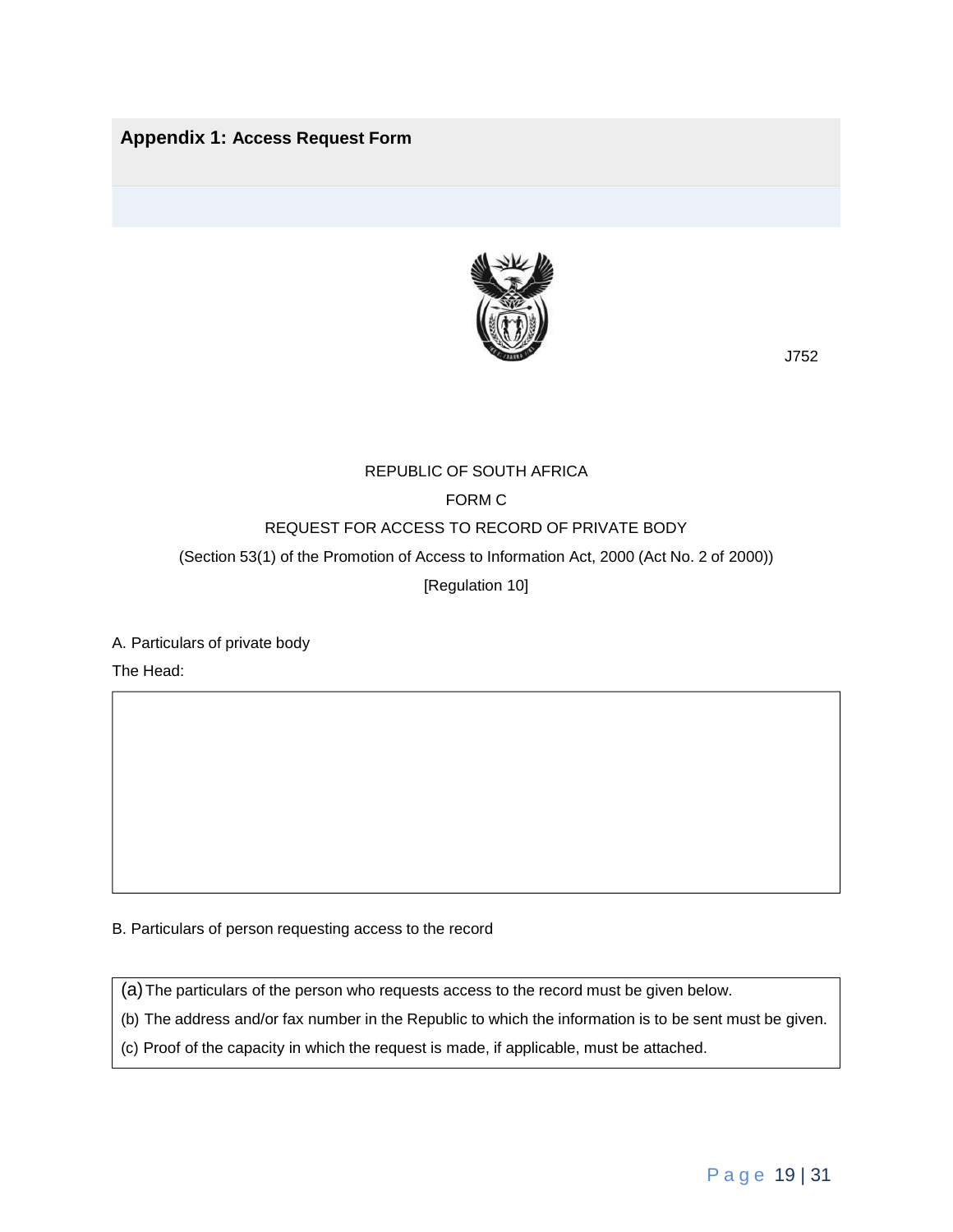| Full names and surname: |  |  |  |             |  |  |  |
|-------------------------|--|--|--|-------------|--|--|--|
| Identity number:        |  |  |  |             |  |  |  |
| Postal address:         |  |  |  |             |  |  |  |
| Telephone number:       |  |  |  | Fax number: |  |  |  |
| E-mail address:         |  |  |  |             |  |  |  |

Capacity in which request is made, when made on behalf of another person:

C. Particulars of person on whose behalf request is made

This section must be completed ONLY if a request for information is made on behalf of another person

| Full names and surname: |  |  |  |  |  |  |  |
|-------------------------|--|--|--|--|--|--|--|
| Identity number:        |  |  |  |  |  |  |  |

D. Particulars of record

(a) Provide full particulars of the record to which access is requested, including the reference number if that is known to you, to enable the record to be located.

(b) If the provided space is inadequate, please continue on a separate folio and attach it to this form. The requester must sign all the additional folios.

1. Description of record or relevant part of the record: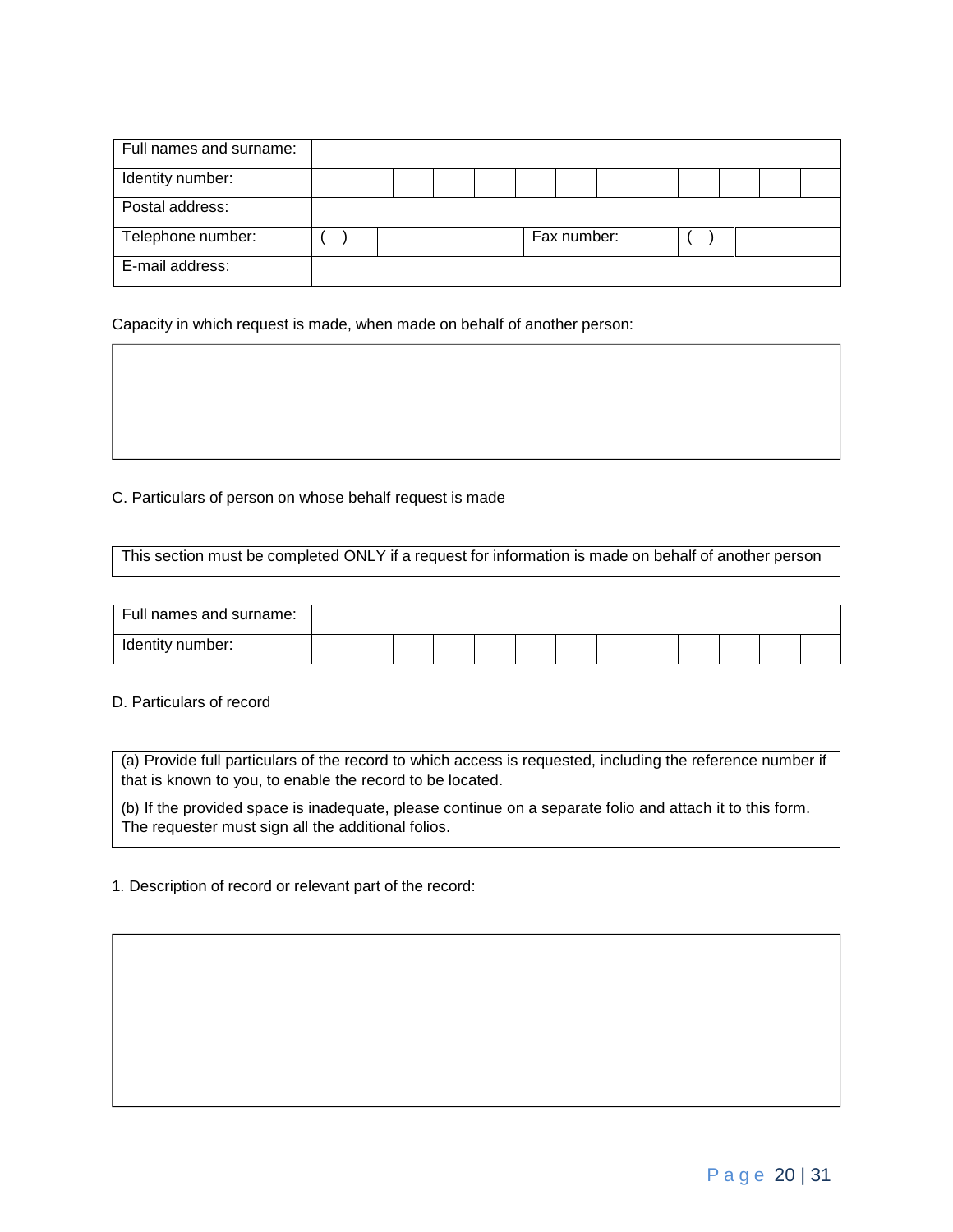2. Reference number, if available:

#### 3. Any further particulars of record:

#### E. Fees

(a) A request for access to a record, other than a record containing personal information about yourself, will be processed only after a request fee has been paid.

(b) You will be notified of the amount required to be paid as the request fee.

(c) The fee payable for access to a record depends on the form in which access is required and the reasonable time required to search for and prepare a record.

(d) If you qualify for exemption of the payment of any fee, please state the reason for exemption.

Reason for exemption from payment of fees: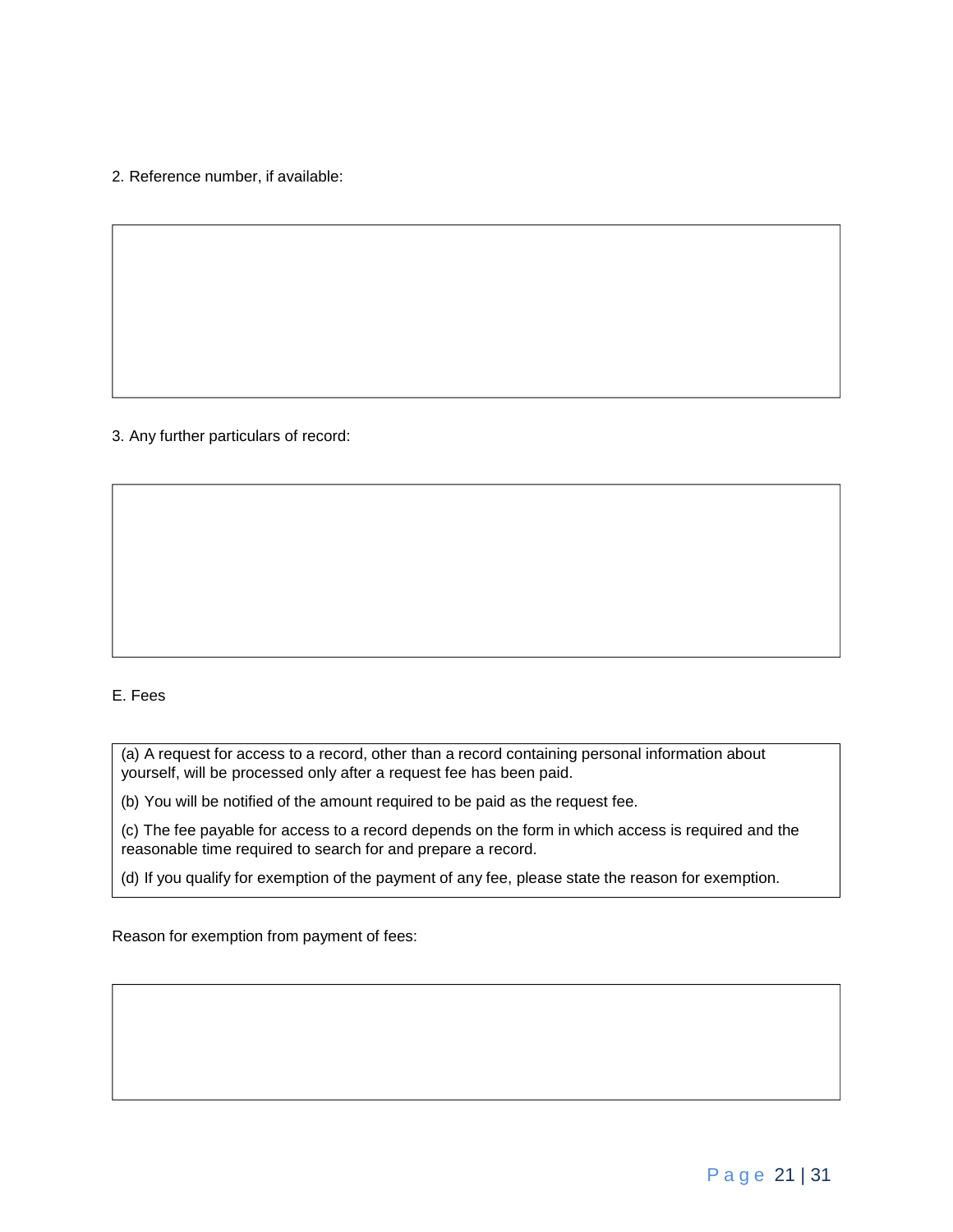#### F. Form of access to record

If you are prevented by a disability to read, view or listen to the record in the form of access provided for in 1 to 4 below, state your disability and indicate in which form the record is required.

| Disability:                                                                                                                   | Form in which record is required: |  |
|-------------------------------------------------------------------------------------------------------------------------------|-----------------------------------|--|
| Mark the appropriate box with an X.                                                                                           |                                   |  |
| NOTES:                                                                                                                        |                                   |  |
| (a) Compliance with your request for access in the specified form may depend on the form in which the<br>record is available. |                                   |  |

(b) Access in the form requested may be refused in certain circumstances. In such a case you will be informed if access will be granted in another form.

(c) The fee payable for access to the record, if any, will be determined partly by the form in which access is requested.

| 1. If the record is in written or printed form:                                          |                                    |  |                                                                                                          |                                 |
|------------------------------------------------------------------------------------------|------------------------------------|--|----------------------------------------------------------------------------------------------------------|---------------------------------|
|                                                                                          | copy of record*                    |  | inspection of record                                                                                     |                                 |
|                                                                                          |                                    |  |                                                                                                          |                                 |
|                                                                                          |                                    |  | 2. If record consists of visual images - (this includes photographs, slides, video recordings, computer- |                                 |
|                                                                                          | generated images, sketches, etc.): |  |                                                                                                          |                                 |
|                                                                                          | view the images                    |  | copy of the images*                                                                                      | transcription of<br>the images* |
| 3. If record consists of recorded words or information which can be reproduced in sound: |                                    |  |                                                                                                          |                                 |
|                                                                                          | listen to the                      |  | transcription of                                                                                         |                                 |
|                                                                                          | soundtrack (audio                  |  | soundtrack* (written                                                                                     |                                 |
|                                                                                          | cassette)                          |  | or printed document)                                                                                     |                                 |
| 4. If record is held on computer or in an electronic or machine-readable form:           |                                    |  |                                                                                                          |                                 |
|                                                                                          | printed copy of                    |  | printed copy of                                                                                          | copy in computer                |
|                                                                                          | record*                            |  | information derived                                                                                      | readable form*                  |
|                                                                                          |                                    |  | from the record*                                                                                         | (stiffy or compact)<br>disc)    |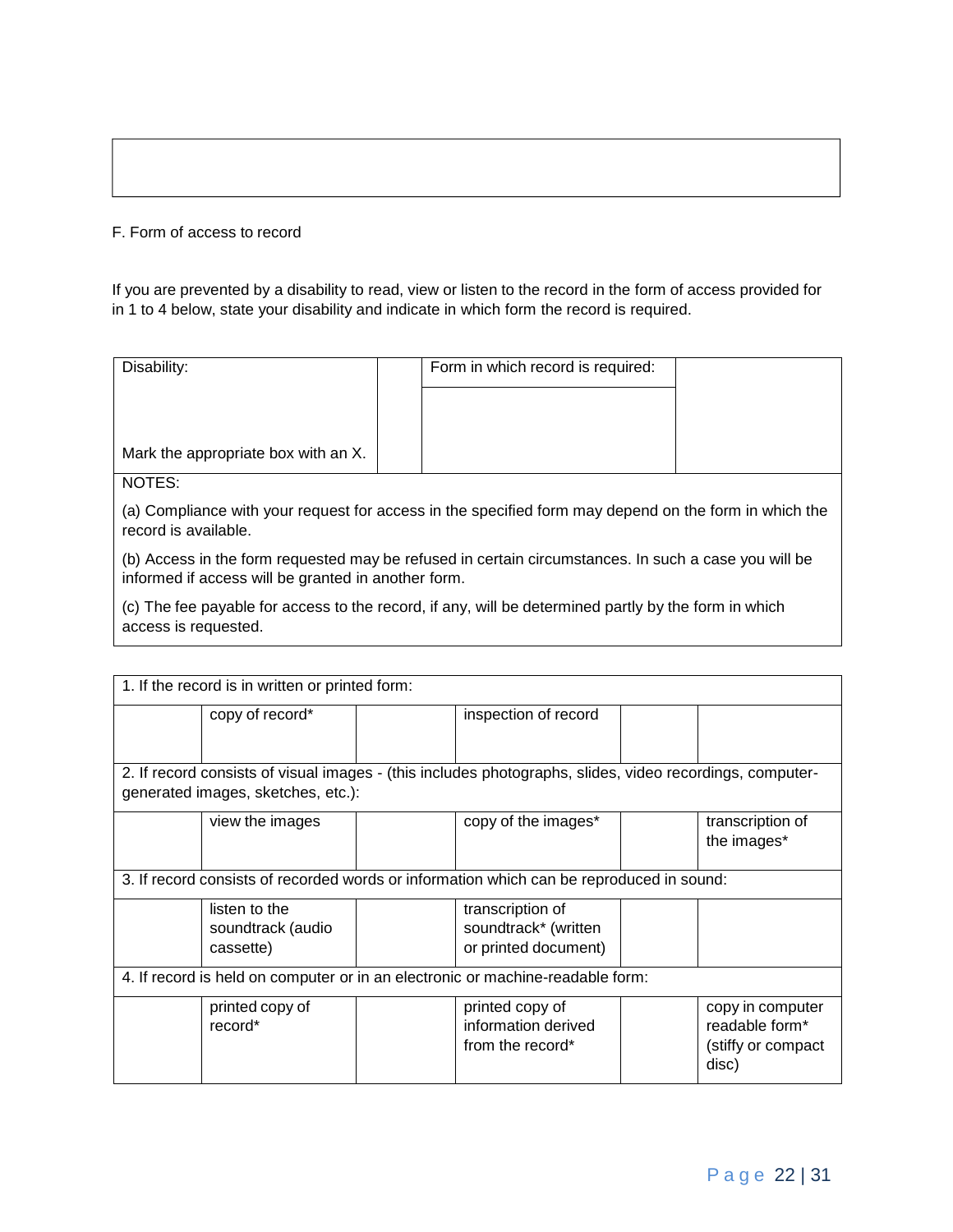| *If you requested a copy or transcription of a record (above), do you wish the copy | Yes | No |
|-------------------------------------------------------------------------------------|-----|----|
| or transcription to be posted to you? Postage is payable.                           |     |    |

G. Particulars of right to be exercised or protected

If the provided space is inadequate, please continue on a separate folio and attach it to this form. The requester must sign all the additional folios.

1. Indicate which right is to be exercised or protected:

2. Explain why the record requested is required for the exercise or protection of the aforementioned right:

#### H. Notice of decision regarding request for access

You will be notified in writing whether your request has been approved / denied. If you wish to be informed in another manner, please specify the manner and provide the necessary particulars to enable compliance with your request.

How would you prefer to be informed of the decision regarding your request for access to the record?

Signed at ………………………… this day ………..………… of …………………… year……………..………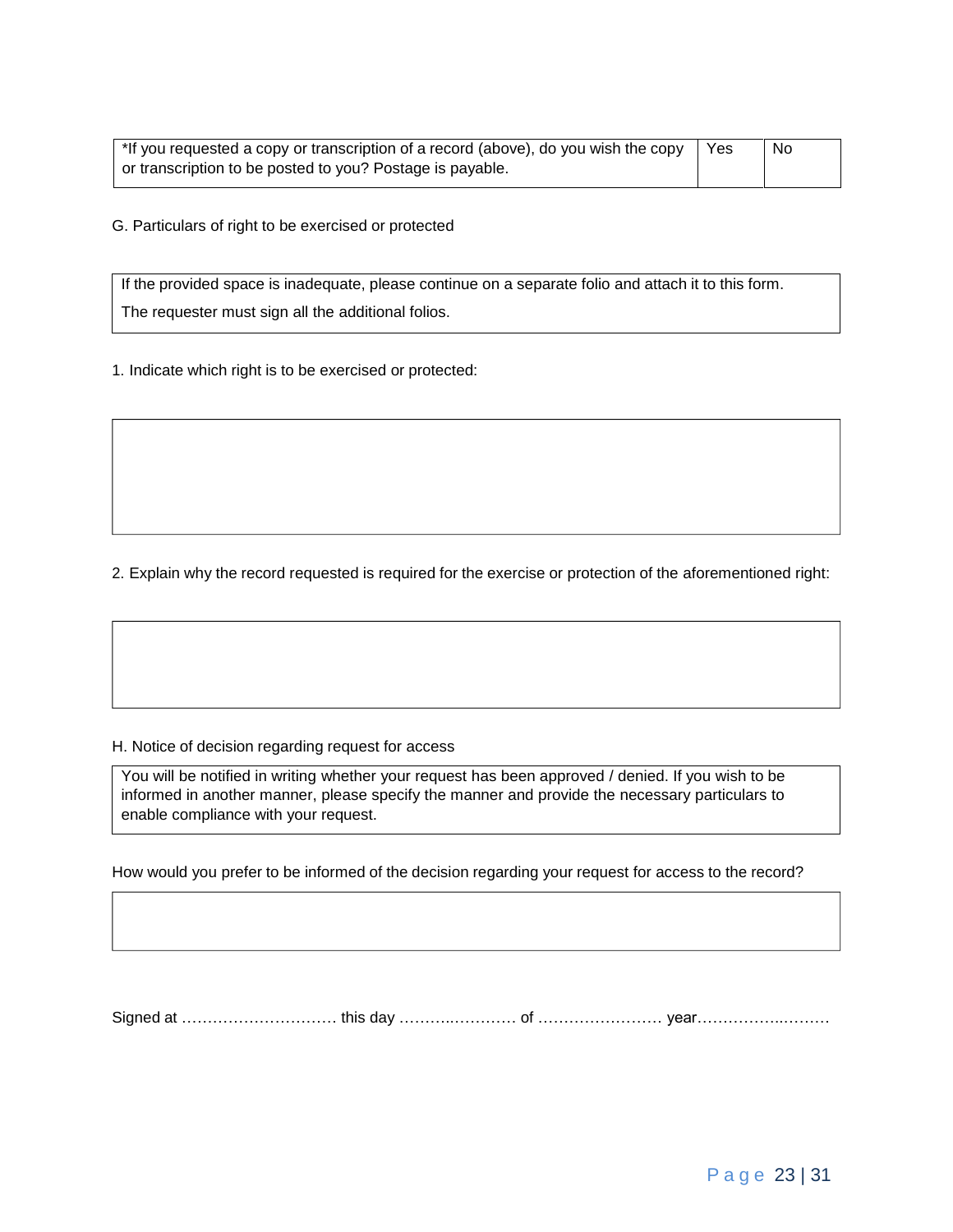………………………………………………………………..

Signature of Requester /

Person on Whose Behalf Request is Made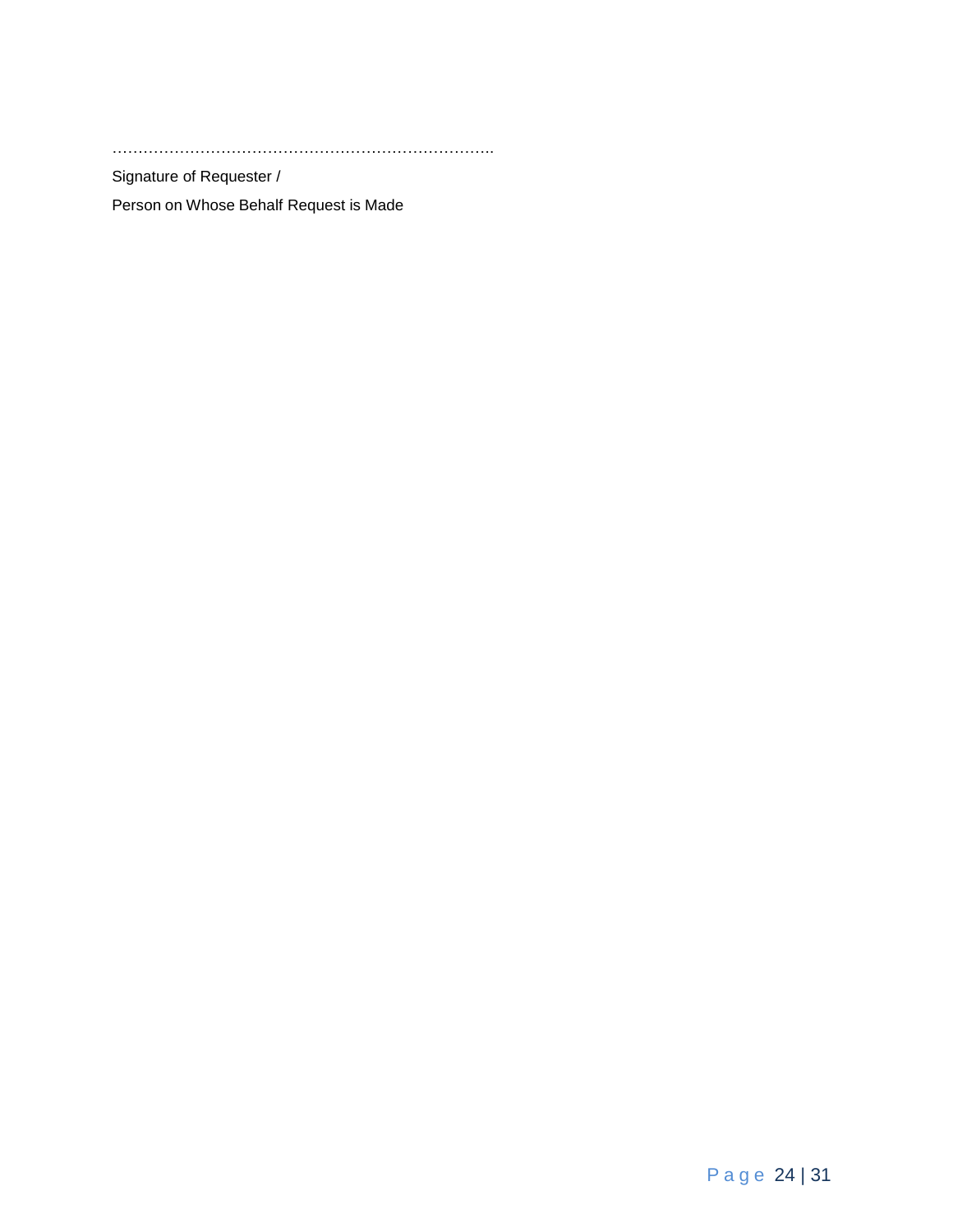#### <span id="page-24-0"></span>**Appendix 2: Part 1 - Processing of Personal Information in Accordance with POPI**

#### **For consumers:**

- a. Performing duties in terms of any agreement with consumers
- b. Make, or assist in making, credit decisions about consumers
- c. Operate and manage consumers' accounts and manage any application, agreement or correspondence consumers may have with Poolwise CC
- d. Communicating (including direct marketing) with consumers by email, SMS, letter, telephone or in any other way about Poolwise CC's products and services, unless consumers indicate otherwise
- e. To form a view of consumers as individuals and to identify, develop or improve products, that may be of interest to consumers
- f. Carrying out market research, business and statistical analysis
- g. Performing other administrative and operational purposes including the testing of systems
- h. Recovering any debt consumers may owe the Poolwise CC
- i. Complying with the Poolwise CC's regulatory and other obligations
- j. Any other reasonably required purpose relating to the Poolwise CC business

#### **For prospective consumers:**

- a. Verifying and updating information
- b. Pre-scoring
- c. Direct marketing
- d. Any other reasonably required purpose relating to the processing of a prospect's personal information reasonably related to the Poolwise CC's business.

#### **For employees:**

- a. The same purposes as for consumers (above)
- b. Verification of applicant employees' information during recruitment process
- c. General matters relating to employees:
	- i. Pension
	- ii. Medical aid
	- iii. Payroll
	- iv. Disciplinary action
	- v. Training
- d. Any other reasonably required purpose relating to the employment or possible employment relationship.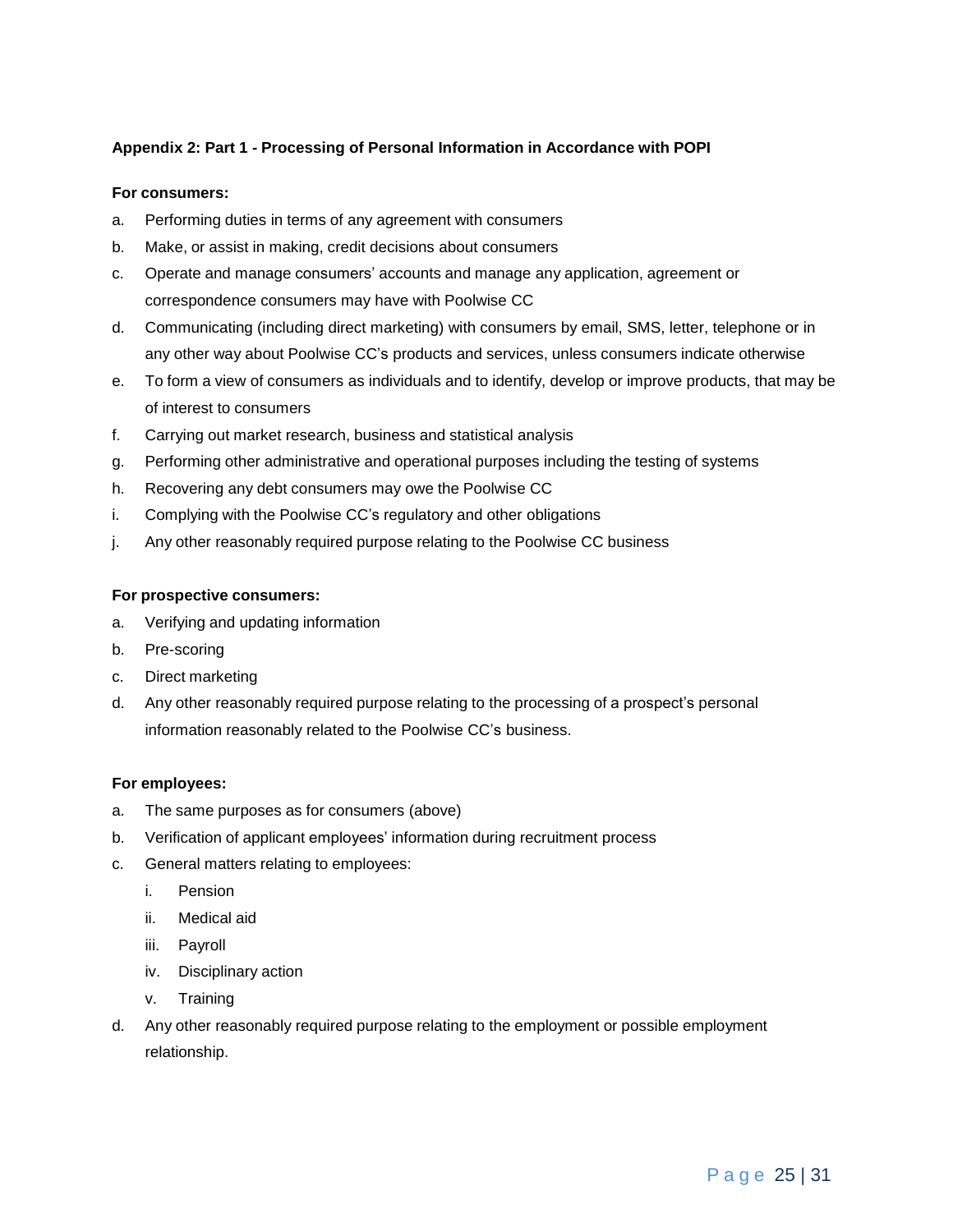#### **For vendors /suppliers /other businesses:**

- a. Verifying information and performing checks;
- b. Purposes relating to the agreement or business relationship or possible agreement or business relationships between the parties;
- c. Payment of invoices;
- d. Complying with the Poolwise CC's regulatory and other obligations; and
- e. Any other reasonably required purpose relating to the Poolwise CC business.

## <span id="page-25-0"></span>**Appendix 2: Part 2 - Categories of Data Subjects and Categories of Personal Information relating thereto**

#### **Employees**

- a. Name and contact details
- b. Identity number and identity documents including passports
- c. Employment history and references
- d. Banking and financial details
- e. Details of payments to third parties (deductions from salary)
- f. Employment contracts
- g. Employment equity plans
- h. Medical aid records
- i. Pension Fund records
- j. Remuneration/salary records
- k. Performance appraisals
- l. Disciplinary records
- m. Leave records
- n. Training records

### **Consumers and prospective consumers (which may include employees)**

- a. Postal and/or street address
- b. title and name
- c. contact numbers and/or e-mail address
- d. ethnic group
- e. employment history
- f. age
- g. gender
- h. marital status
- i. nationality
- j. language
- k. financial information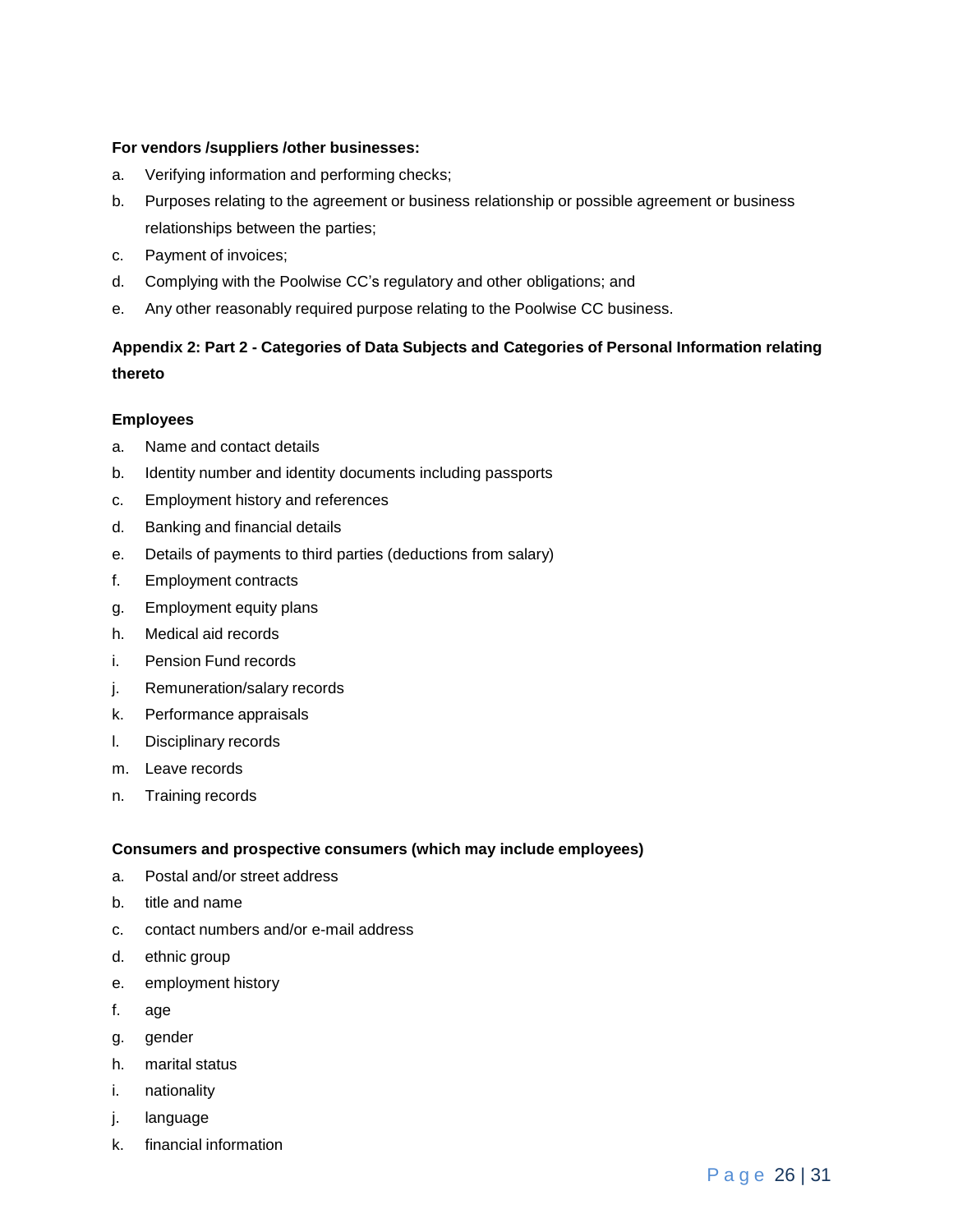- l. identity or passport number
- m. browsing habits and click patterns on Poolwise CC websites.

#### **Vendors /suppliers /other businesses:**

- a. Name and contact details
- b. Identity and/or company information and directors' information
- c. Banking and financial information
- d. Information about products or services
- e. Other information not specified, reasonably required to be processed for business operations

#### <span id="page-26-0"></span>**Appendix 2: Part 3 - Recipients of Personal Information**

- a. Any firm, organization or person that the Poolwise CC uses to collect payments and recover debts or to provide a service on its behalf;
- b. Any firm, organization or person that/who provides the Poolwise CC with products or services;
- c. Any payment system the Poolwise CC uses;
- d. Regulatory and governmental authorities or ombudsmen, or other authorities, including tax authorities, where Poolwise CC has a duty to share information;
- e. Third parties to whom payments are made on behalf of employees;
- f. Financial institutions from whom payments are received on behalf of data subjects;
- g. Any other operator not specified;
- h. Employees, contractors and temporary staff; and
- i. Agents.

#### <span id="page-26-1"></span>**Appendix 2: Part 4 – Cross border transfers of Personal Information**

Personal Information may be transmitted transborder to Poolwise CC's suppliers in other countries, and Personal Information may be stored in data servers hosted outside South Africa, which may not have adequate data protection laws. Poolwise CC will endeavours to ensure that its dealers and suppliers will make all reasonable efforts to secure said data and Personal Information.

#### <span id="page-26-2"></span>**Appendix 2: Part 5 – Description of information security measures**

Poolwise CC undertakes to institute and maintain the data protection measures to accomplish the following objectives outlined below. The details given are to be interpreted as examples of how to achieve an adequate data protection level for each objective. Poolwise CC may use alternative measures and adapt to technological security development, as needed, provided that the objectives are achieved.

#### *1. Access Control of Persons*

Poolwise CC shall implement suitable measures in order to prevent unauthorized persons from gaining access to the data processing equipment where the data are processed.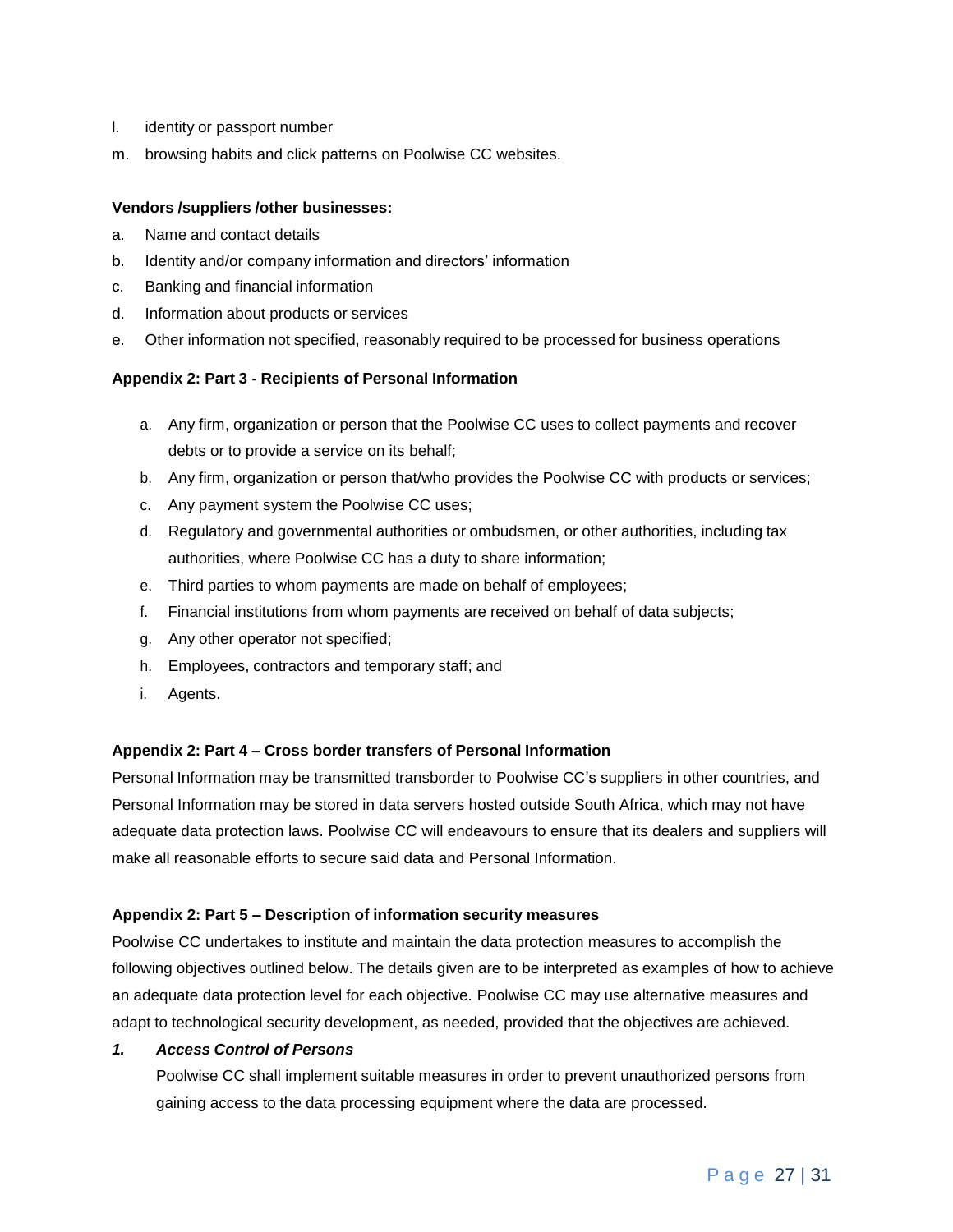#### *2. Data Media Control*

Poolwise CC undertakes to implement suitable measures to prevent the unauthorized manipulation of media, including reading, copying, alteration or removal of the data media used byPoolwise CC and containing personal data of Customers.

#### *3. Data Memory Control*

Poolwise CC undertakes to implement suitable measures to prevent unauthorized input into data memory and the unauthorized reading, alteration or deletion of stored data.

#### *4. User Control*

Poolwise CC shall implement suitable measures to prevent its data processing systems frombeing used by unauthorized persons by means of data transmission equipment.

#### *5. Access Control to Data*

Poolwise CC represents that the persons entitled to use Poolwise CC's data processingsystem are only able to access the data within the scope and to the extent covered by their respective access permissions (authorization).

#### *6. Transmission Control*

Poolwise CC shall be obliged to enable the verification and tracing of the locations / destinationsto which the personal information is transferred by utilization of Poolwise CC's data communication equipment / devices.

#### *7. Transport Control*

Poolwise CC shall implement suitable measures to prevent Personal Information from being read, copied, altered or deleted by unauthorized persons during the transmission thereof or duringthe transport of the data media.

#### *8. Organization Control*

Poolwise CC shall maintain its internal organization in a manner that meets the requirements of this Manual.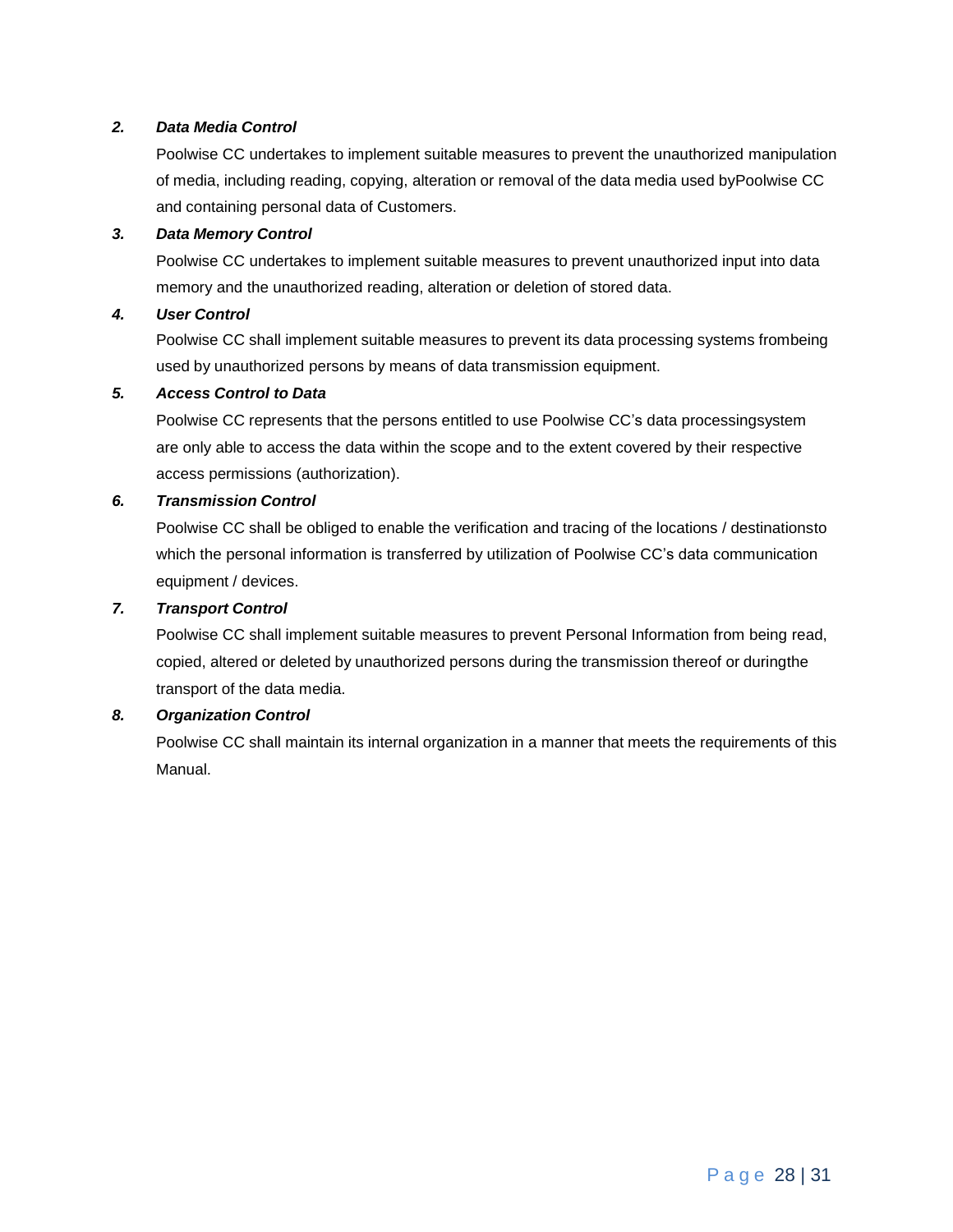## <span id="page-28-0"></span>**Appendix 3: Objection to the Processing of Personal Information in terms of Section 11(3) of the Protection of Personal Information Act, 2013**

#### **Regulations Relating to The Protection of Personal Information, 2018**

#### **Note:**

- 1 Affidavits or other documentary evidence as applicable in support of the objection may be attached.
- 2 If the space provided for in this Form is inadequate, submit information as an Annexure to this Form and sign each page.
- 3 Complete as is applicable

| A                                                        | <b>DETAILS OF DATA SUBJECT</b>                                                                                             |
|----------------------------------------------------------|----------------------------------------------------------------------------------------------------------------------------|
| Name(s) and surname/ registered name<br>of data subject: |                                                                                                                            |
| Unique Identifier/ Identity Number                       |                                                                                                                            |
| Residential, postal or business address:                 |                                                                                                                            |
| Contact number(s):                                       |                                                                                                                            |
| Fax number / E-mail address:                             |                                                                                                                            |
| B                                                        | <b>DETAILS OF RESPONSIBLE PARTY</b>                                                                                        |
| Name(s) and surname/ registered name<br>of data subject: |                                                                                                                            |
| Residential, postal or business address:                 |                                                                                                                            |
| Contact number(s):                                       |                                                                                                                            |
| Fax number / E-mail address:                             |                                                                                                                            |
| C                                                        | <b>REASONS FOR OBJECTION IN TERMS OF SECTION</b><br>11(1)(d) to (f) (Please provide detailed reasons for<br>the objection) |
|                                                          |                                                                                                                            |

**Signed at ...................................... this ....... day of.................... 20…**

**............................................................**

**Signature of data subject/designated person**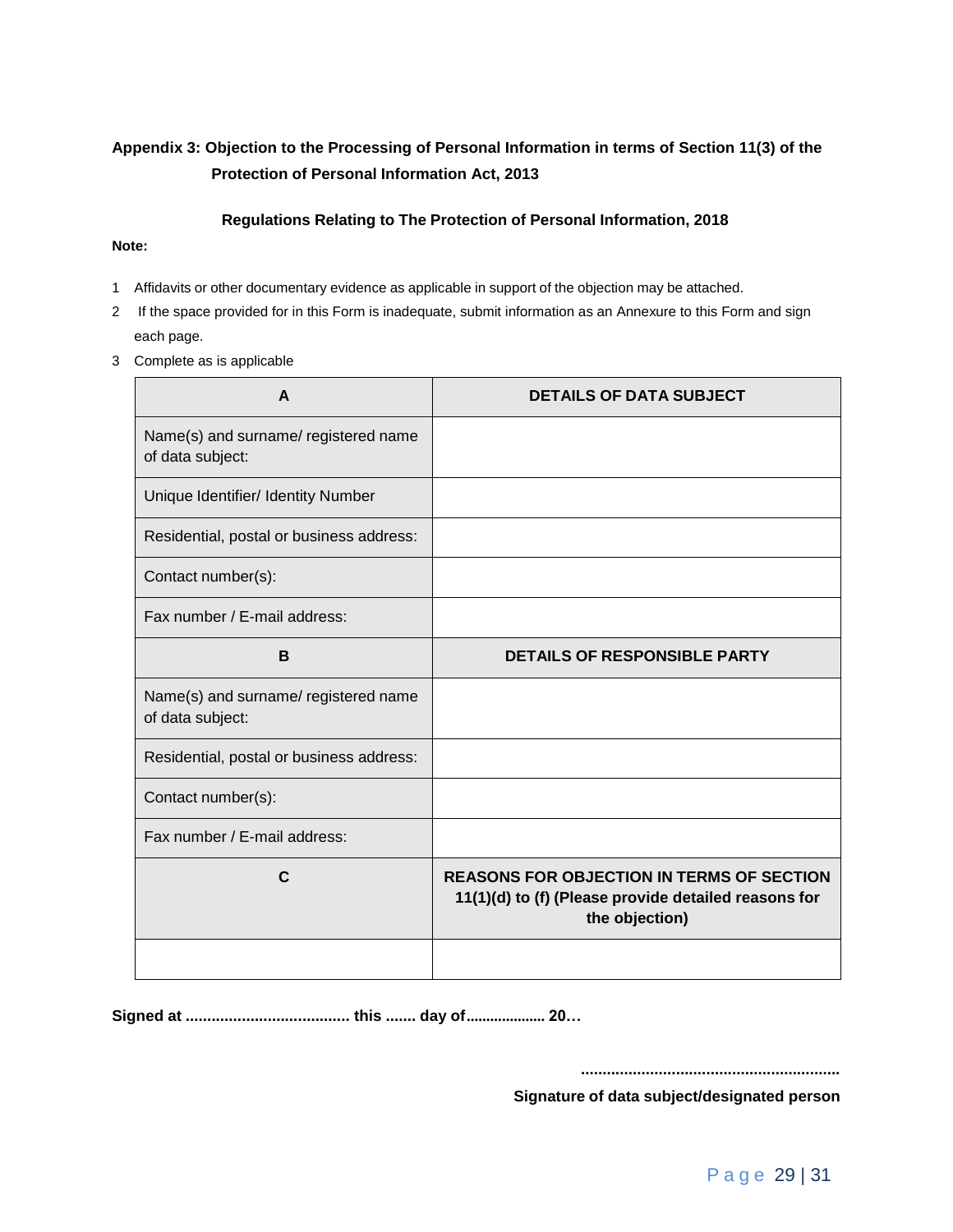## <span id="page-29-0"></span>**Appendix 4: Request for Correction or Deletion of Personal Information or Destroying or Deletion of Record of Personal Information in terms of Section 24(1) of the Protection of Personal Information Act, 2013**

**Regulations Relating to the Protection of Personal Information, 2018**

[Regulation 3]

#### **Note:**

- 1. Affidavits or other documentary evidence as applicable in support of the request may be attached.
- 2. If the space provided for in this Form is inadequate, submit information as an Annexure to this Form and sign each page.
- 3. Complete as is applicable.

Mark the appropriate box with an "x".

Request for:

- □ Correction or deletion of the personal information about the data subject which is in possession or under the control of the responsible party.
- Destroying or deletion of a record of personal information about the data subject which is in possession or under the control of the responsible party and who is no longer authorised to retain the record of information

| A                                                        | <b>Details of Data Subject</b>      |
|----------------------------------------------------------|-------------------------------------|
| Name(s) and surname/registered name of data<br>subject:  |                                     |
| Unique Identifier/ Identity Number                       |                                     |
| Residential, postal or business address:                 |                                     |
| Contact number(s):                                       |                                     |
| Fax number / E-mail address:                             |                                     |
| B                                                        | <b>DETAILS OF RESPONSIBLE PARTY</b> |
| Name(s) and surname/ registered name of data<br>subject: |                                     |
| Residential, postal or business address:                 |                                     |
| Contact number(s):                                       |                                     |